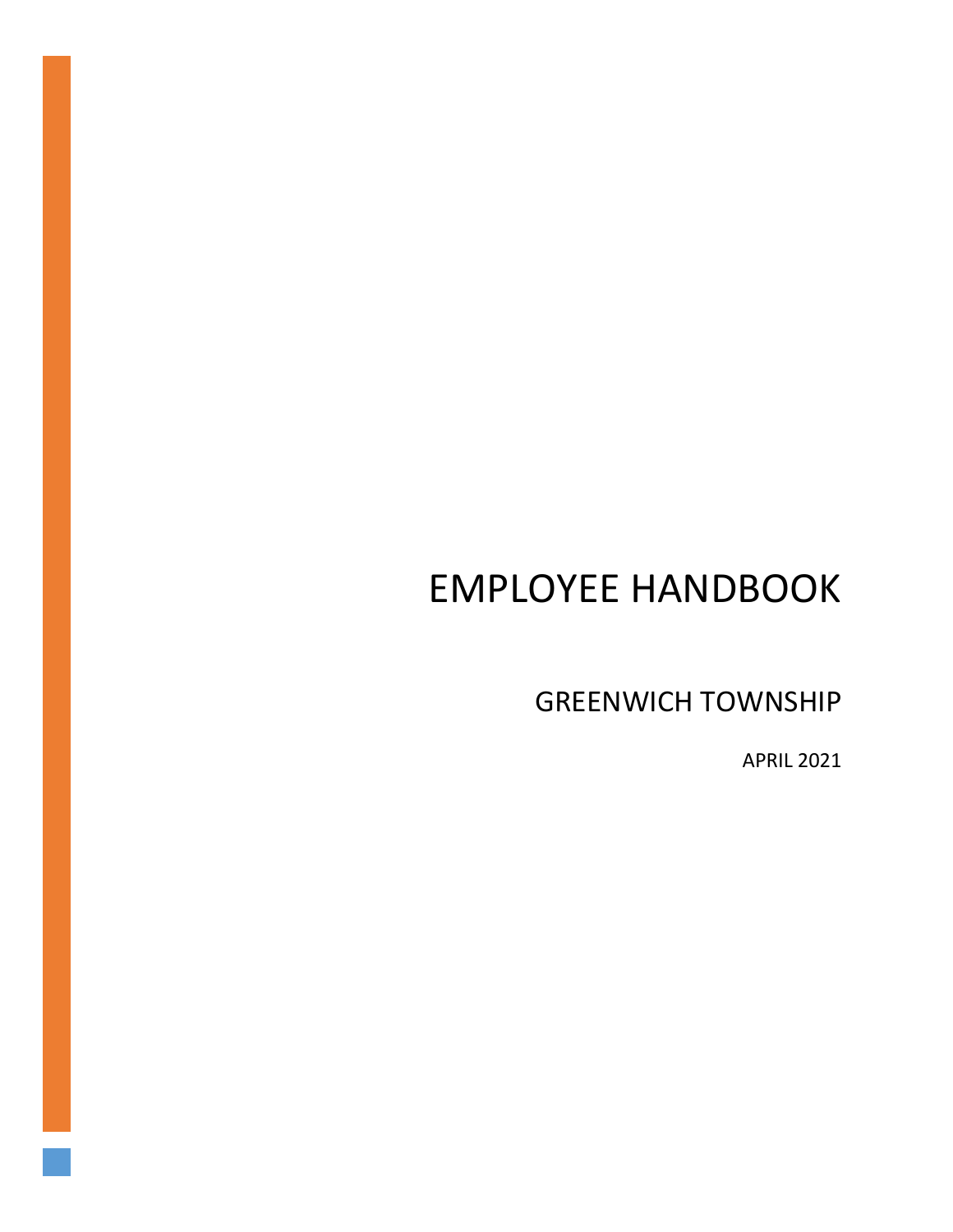#### **INTRODUCTION**

The Township plays an important part of the lives of the citizens it serves. The public expects that its business will be conducted to the highest standards. Public service is an honorable and rewarding career that offers many benefits not often found in the private sector.

As a Township employee, you have certain rights and obligations. Federal and State law as well as Township policies cover such important areas as discrimination, safety, violence, harassment and conflicts of interest. Employees have a right to a safe workplace free of discrimination, violence, harassment and conflict of interests. The Township has a "no tolerance" policy towards workplace wrongdoing.

Likewise, employees are expected to conduct themselves in a professional and courteous manner, respectful of their colleagues and of the community we serve.

This Handbook discusses these issues and many other Township personnel policies. You are required to read this Handbook and become familiar with its contents. By its very nature, a handbook cannot be comprehensive or address all possible situations. For this reason, if you have any questions concerning any Township personnel policy, contact your supervisor, or if you prefer, your department head or the Administrator.

We hope your employment will provide you with satisfaction and a sense of pride in serving the residents of our Township.

Vince Giovannitti, Mayor

\_\_\_\_\_\_\_\_\_\_\_\_\_\_\_\_\_\_\_\_\_\_\_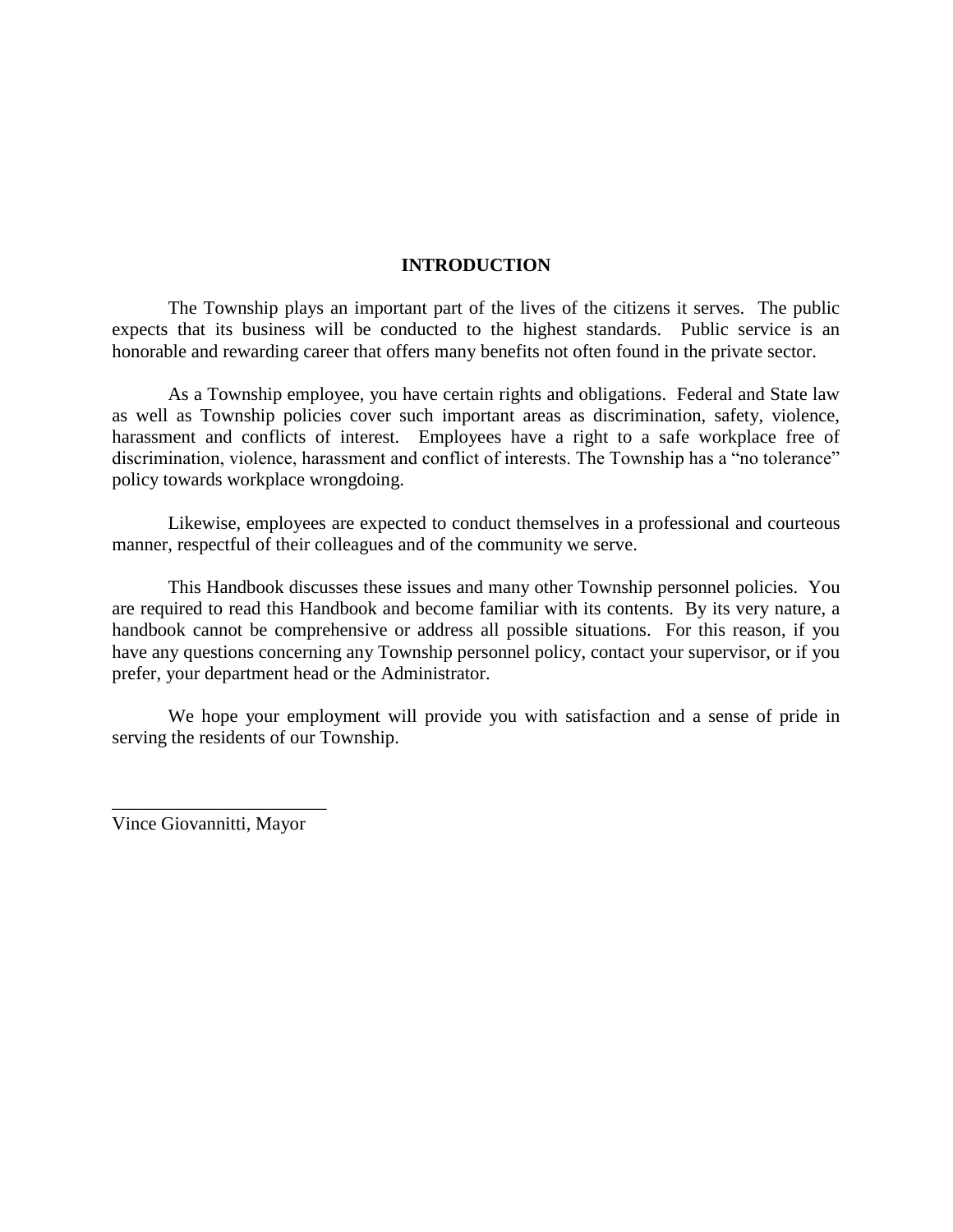# **EMPLOYEE HANDBOOK**

#### **DISCLAIMER**

The purpose of this Handbook is to acquaint employees with his/her employment for the Employer. The policies and practices contained in this Handbook are only guidelines and maybe canceled or changed by the Employer at any time with or without notice. This Handbook is not intended to nor does it create an employment contract between the Employer and any of its employees.

#### **THIS HANDBOOK IS NOT A CONTRACT OF EMPLOYMENT.**

**Except as otherwise provided by a collective bargaining agreement or applicable law, all employees are employees at-will. This means that any employee may voluntarily terminate his/her employment at any time, for any reason. It also means that the Employer may terminate any employee's employment at any time, with or without good cause. Nothing contained in**  this Handbook constitutes a contractual right, express or implied. **provision contained in this Handbook or any other policy or procedure may be changed by any oral statement but must be in writing signed by an authorized representative of the Employer.**

The Employer retains all rights to discharge or discipline employees. As an employee of the Employer, you agree to conform to all applicable policies, procedures, rules, regulations, statutes and collective negotiations agreements.

This Handbook is not meant to affect, or to be a comprehensive description of local, State or federal statutes, rules or regulations, disciplinary procedures, employment benefits, workers' compensation, leaves from employment, employee compensation, the policies, practices and procedures of the Employer, or collective negotiations. Employees' rights and responsibilities are governed by existing law and any applicable collective negotiations agreement. Nothing in this Handbook provides legal rights in addition to those, if any, provided to employees under local, State or federal statutes, rules, regulations and collective negotiations agreements.

If any part of this Handbook conflicts with local, State or federal statutes, rules, regulations, executive orders or a collective negotiations agreement, the part of the Handbook in conflict will be not be effective.as to the affected group of employees. Likewise, if at any time, any local, State or federal statutes, rules, regulations, executive orders or collective negotiations agreement should be amended, this Handbook will be deemed to have been likewise amended, even though actual changes to the Handbook have not been made. Further, the Employer retains the right to exercise its managerial prerogative to depart from the policies where it deems such action to be in the best interests of the Township.

In the event of a declared State of Emergency or otherwise, if any local, State or Federal statute, rule, regulation or Executive Order temporarily amends, alters, suspends or discharges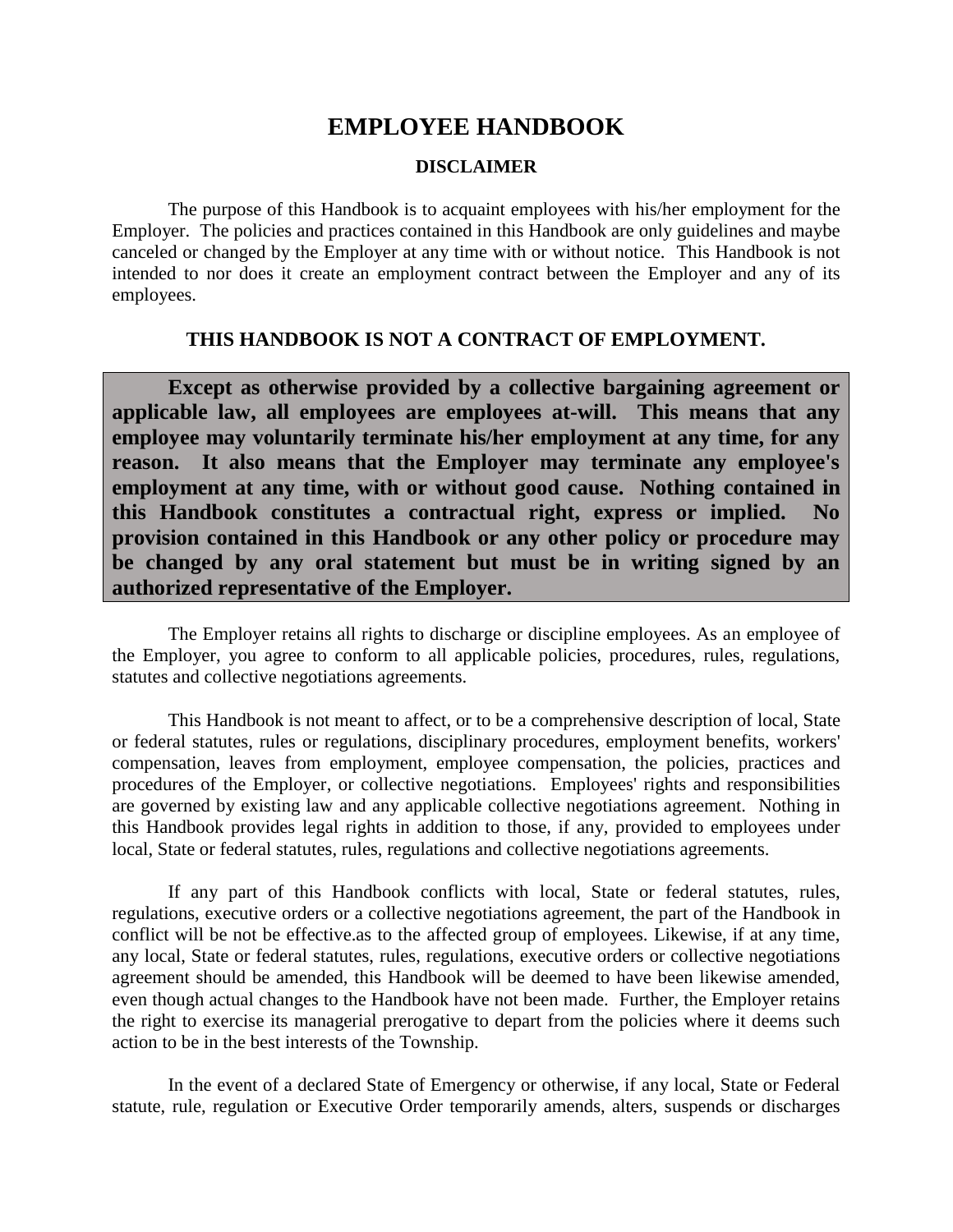any of the terms set forth in this Employee Handbook, the terms and provisions herein shall be similarly temporarily amended, altered, suspended and or discharged, without the need for formal written amendment of this Employee Handbook.

Employees in Collective Negotiations Units - Many employees have job titles where the terms and conditions of employment are governed by a collective negotiations agreement between the Employer and the recognized collective negotiations unit(s). If an employee's job title is part of a recognized bargaining unit, the employee should always consult his/ her collective negotiations agreement, if applicable.

Non-Contractual Employees - An employee whose job title is not the subject of a collective negotiations agreement should consult the Township Administrative Code and any applicable local, State or Federal statutes, rules and regulations.

Volunteers - Many of the policies in this handbook also apply in equal force to volunteers of the Employer.

This Handbook applies to all employees of the Employer, including part-time, seasonal and/or temporary employees.

Employees will be notified when any material changes are made to the policies contained in this Handbook.

*Posting of notices: This Handbook as well important notices and forms are posted on the Township's website. Employees are required to familiarize themselves with the website and to be aware of the posted materials.*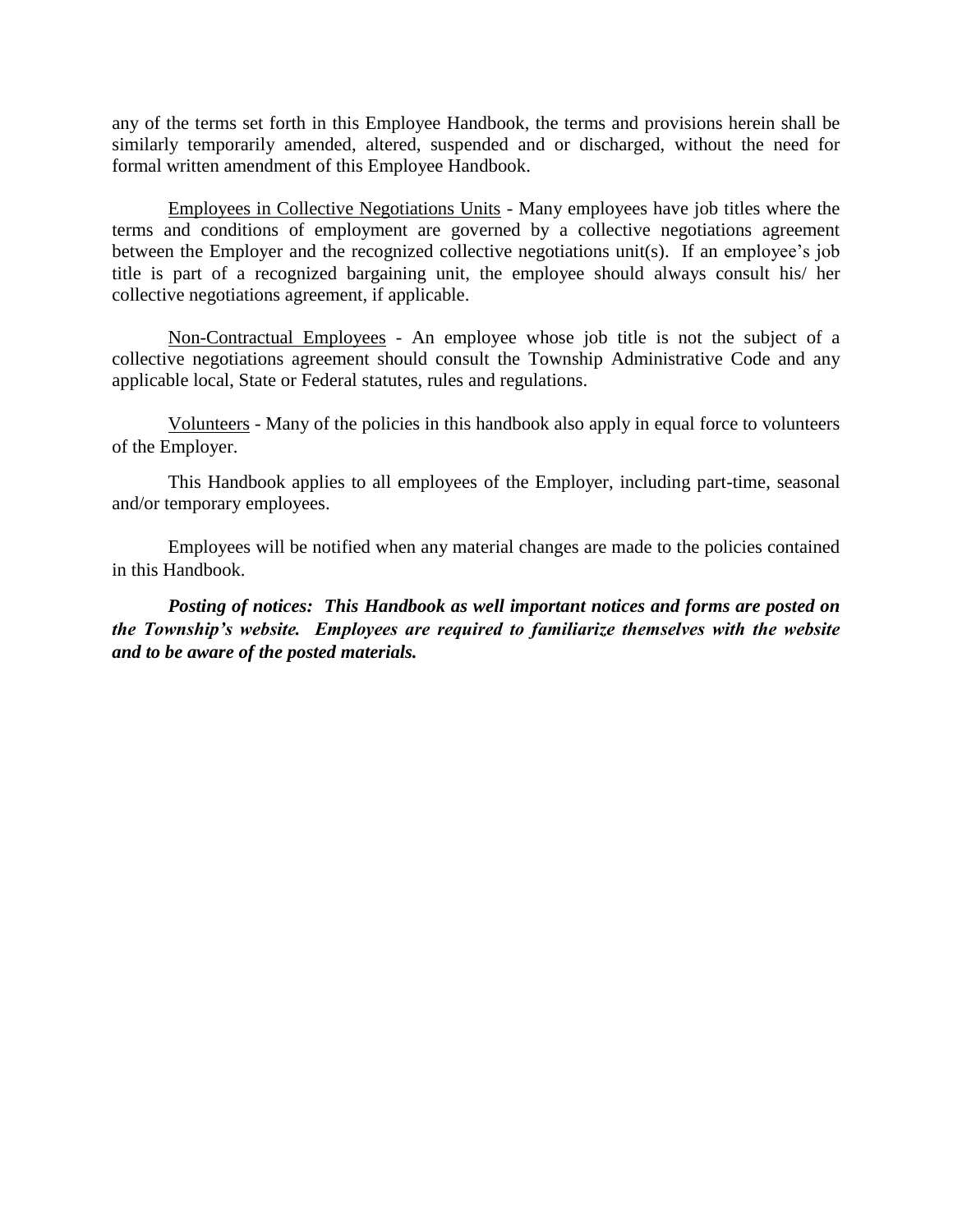## **TABLE OF CONTENTS**

| I.        |  |
|-----------|--|
| A.        |  |
| <b>B.</b> |  |
| C.        |  |
| II.       |  |
| Ш.        |  |
| A.        |  |
| B.        |  |
| C.        |  |
| D.        |  |
| IV.       |  |
| A.        |  |
| <b>B.</b> |  |
| C.        |  |
| D.        |  |
|           |  |
| Ε.        |  |
| F.        |  |
| G.        |  |
| H.        |  |
| Ι.        |  |
| V.        |  |
| VI.       |  |
| VII.      |  |
| A.        |  |
| <b>B.</b> |  |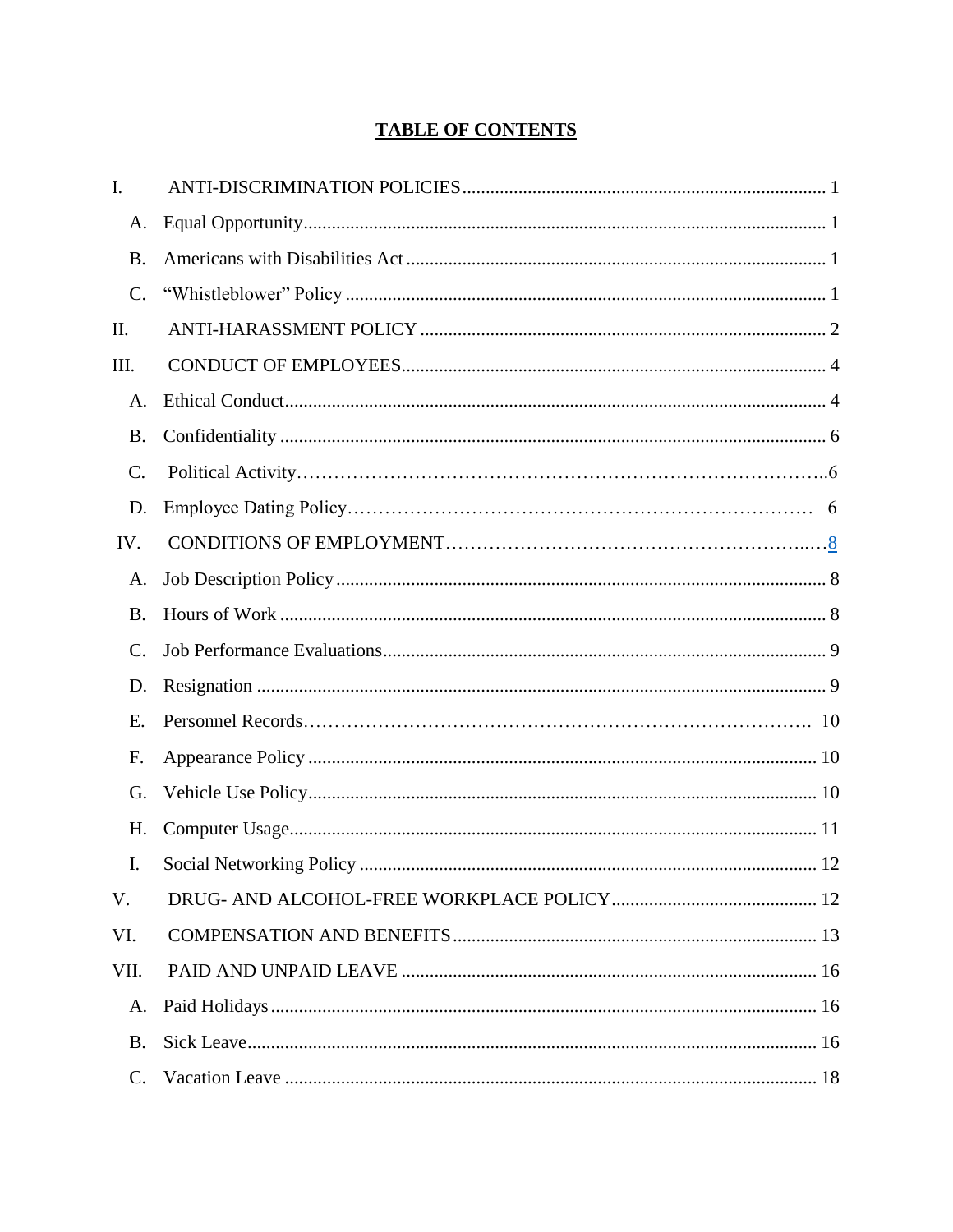| D.    |  |
|-------|--|
| Ε.    |  |
| F.    |  |
| G.    |  |
| Н.    |  |
| I.    |  |
| J.    |  |
| VIII. |  |
| IX.   |  |
| X.    |  |
| XI.   |  |
| XII.  |  |
|       |  |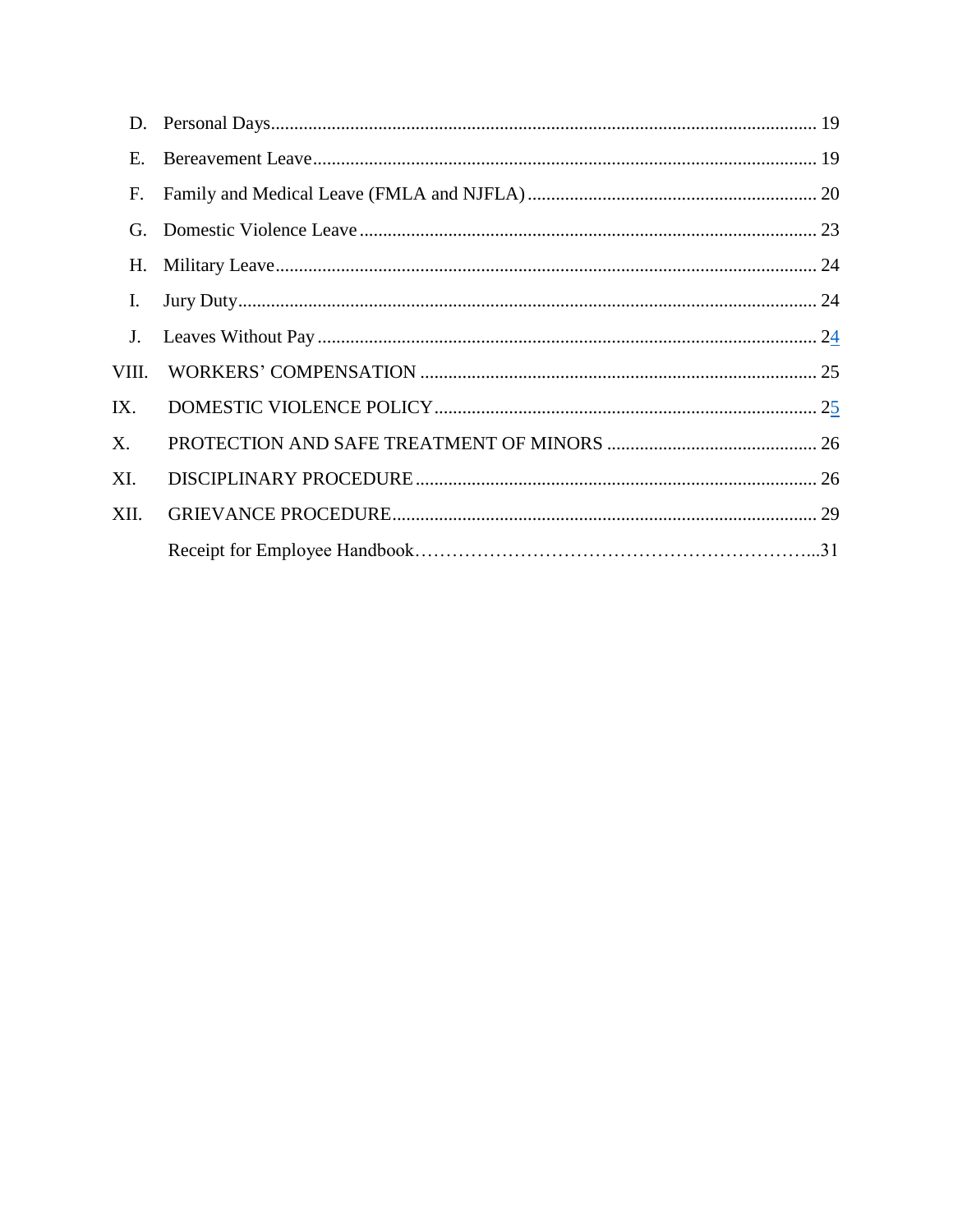## <span id="page-6-0"></span>**I. ANTI-DISCRIMINATION POLICIES**

## <span id="page-6-1"></span>**A. Equal Opportunity**

The Employer is committed to providing equal opportunity through its employment practices and through the many activities, programs, and services it provides to the community. The Employer will make all personnel decisions without regard to race, creed, color, national origin, ancestry, religion, age, marital status, civil union status, domestic partnership status, affectional or sexual orientation, familial status, genetic information, sex, gender identity or expression, disability (including perceived disability, physical, mental, and/or intellectual disabilities, AIDS or HIV infection), pregnancy, childbirth, breastfeeding, political affiliation (to the extent protected by law), atypical hereditary cellular or blood trait, or because of the liability for service in the Armed Forces of the United States, veteran status, citizenship status, or any other group status protected by law, unless required by a bona fide occupational qualification.

The Employer will ensure that personnel decisions are made in accordance with principles of Equal Employment Opportunity by imposing only nondiscriminatory job requirements. The Employer will not discriminate with regard to any term, condition or privilege of employment, including compensation. Employer-sponsored training, education, tuition assistance, and social and recreation programs will be administered without discrimination. The Employer has an Affirmative Action Officer ("AAO"), who is assigned overall responsibility of the Affirmative Action Program. Any employee or applicant with a question or grievance should contact the Affirmative Action Officer through Administrator Jeffrey Godfrey.

## <span id="page-6-2"></span>**B. Americans with Disabilities Act**

In compliance with the Americans with Disabilities Act ("ADA"), the ADA Amendments, and the New Jersey Law Against Discrimination ("NJLAD"), the Employer does not discriminate based on disability. The Employer will endeavor to make every work environment handicap accessible and consider reasonable accommodations, when appropriate. Future construction and renovation of facilities will be in accordance with the ADA Accessibility Guidelines, as well as the ADA.

## <span id="page-6-3"></span>**C. "Whistleblower" Policy**

Under the New Jersey Conscientious Employee Protection Act ("CEPA"), N.J.S.A. 34:19-1, it is unlawful for an employer to discharge, suspend, demote, or take other action against an employee because they disclose a policy or practice they reasonably believe is a violation of law, rule, or regulation pursuant to law. CEPA also protects employees who provide information to a public body conducting an investigation into a violation of a law or rule, or if an employee refuses to participate in any activity that the employee believes is in violation of a law, is fraudulent or criminal, or is against public policy concerning public health, safety or welfare. Reprisals against anyone who makes a complaint under this policy will not be tolerated and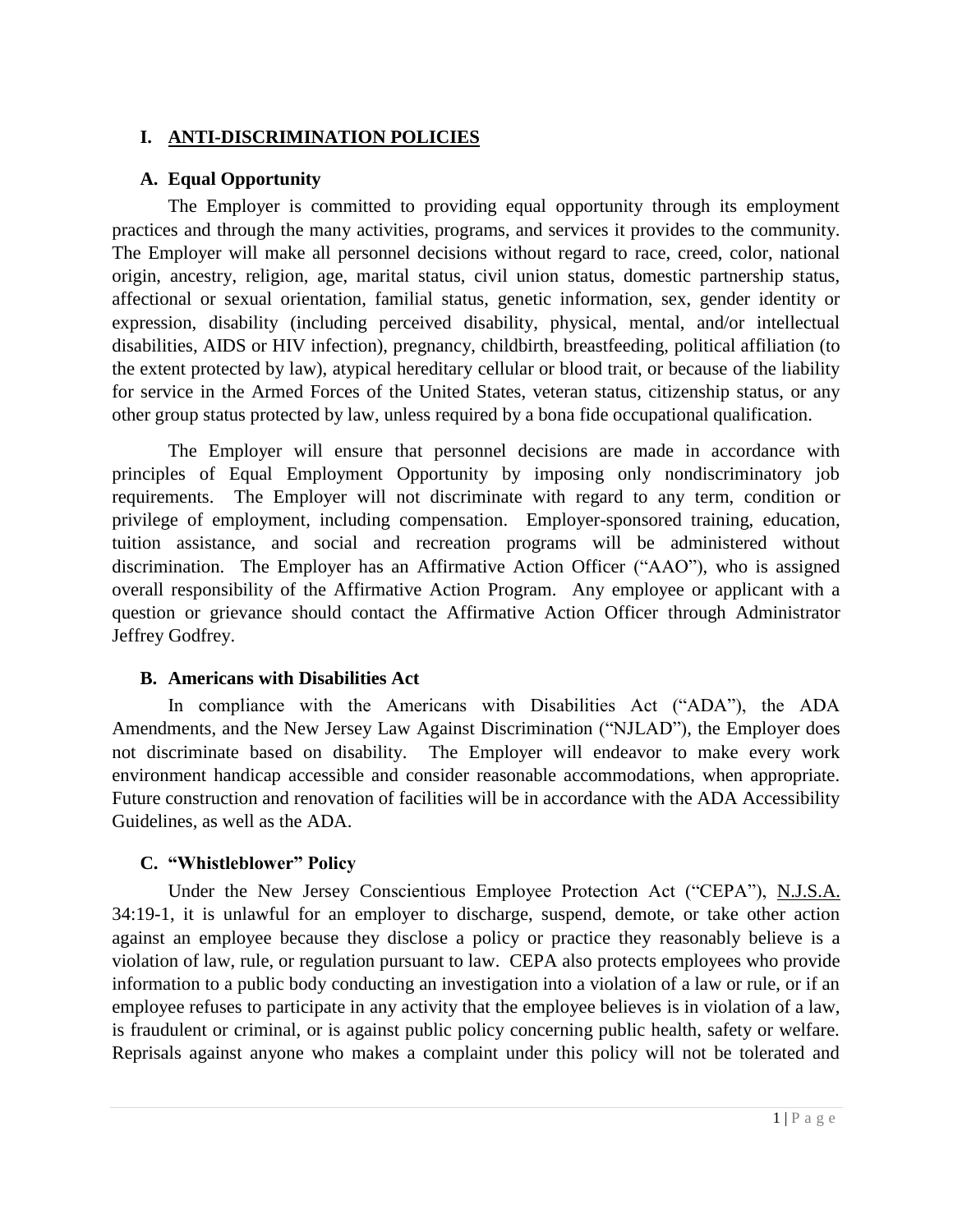violators of the policy will be subject to discipline, up to and including termination, and may be subject to any other liability authorized under applicable law.

## <span id="page-7-0"></span>**II. ANTI-HARASSMENT POLICY**

The Employer has committed to a workplace free from harassment that is based on race, creed, color, religion, sex, gender identity or expression, national origin, ancestry, age, marital status, civil union status, domestic partnership status, affectional or sexual orientation, familial status, genetic information, disability (including perceived disability, physical, mental, and/or intellectual disabilities, AIDS or HIV infection), pregnancy, childbirth, breastfeeding, political affiliation (to the extent protected by law), atypical hereditary cellular or blood trait, or because of the liability for service in the Armed Forces of the United States, veteran status, citizenship status or any other group status protected by law. Any such harassment is a violation of federal and State anti-discrimination laws and will not be tolerated by the Employer. This policy applies to all employees as well as to any individuals who may come in contact with employees. Reprisals against anyone who makes a complaint under this policy will not be tolerated and violators of the policy will be subject to discipline, up to and including termination, and may be subject to any other liability authorized under applicable law.

Additionally, it is a violation of this policy to engage in sexual (or gender-based) harassment of any kind, including hostile work environment harassment, quid pro quo harassment, or same-sex harassment. For the purposes of this policy, sexual harassment is defined, as in the Equal Employment Opportunity Commission Guidelines, as unwelcome sexual advances, requests for sexual favors, and other verbal or physical conduct of a sexual nature when, for example,

- Submission to such conduct is made either explicitly or implicitly a term or condition of an individual's employment;
- Submission to or rejection of such conduct by an individual is used as the basis for employment decisions affecting such individual; or
- Such conduct has the purpose or effect of unreasonably interfering with an individual's work performance or creating an intimidating, hostile or offensive working environment.

Examples of prohibited behaviors that may constitute sexual harassment and are therefore a violation of this policy include, but are not limited to:

- 1. Generalized gender-based remarks and comments;
- 2. Unwanted physical contact such as intentional touching, grabbing, pinching, brushing against another's body or impeding or blocking movement;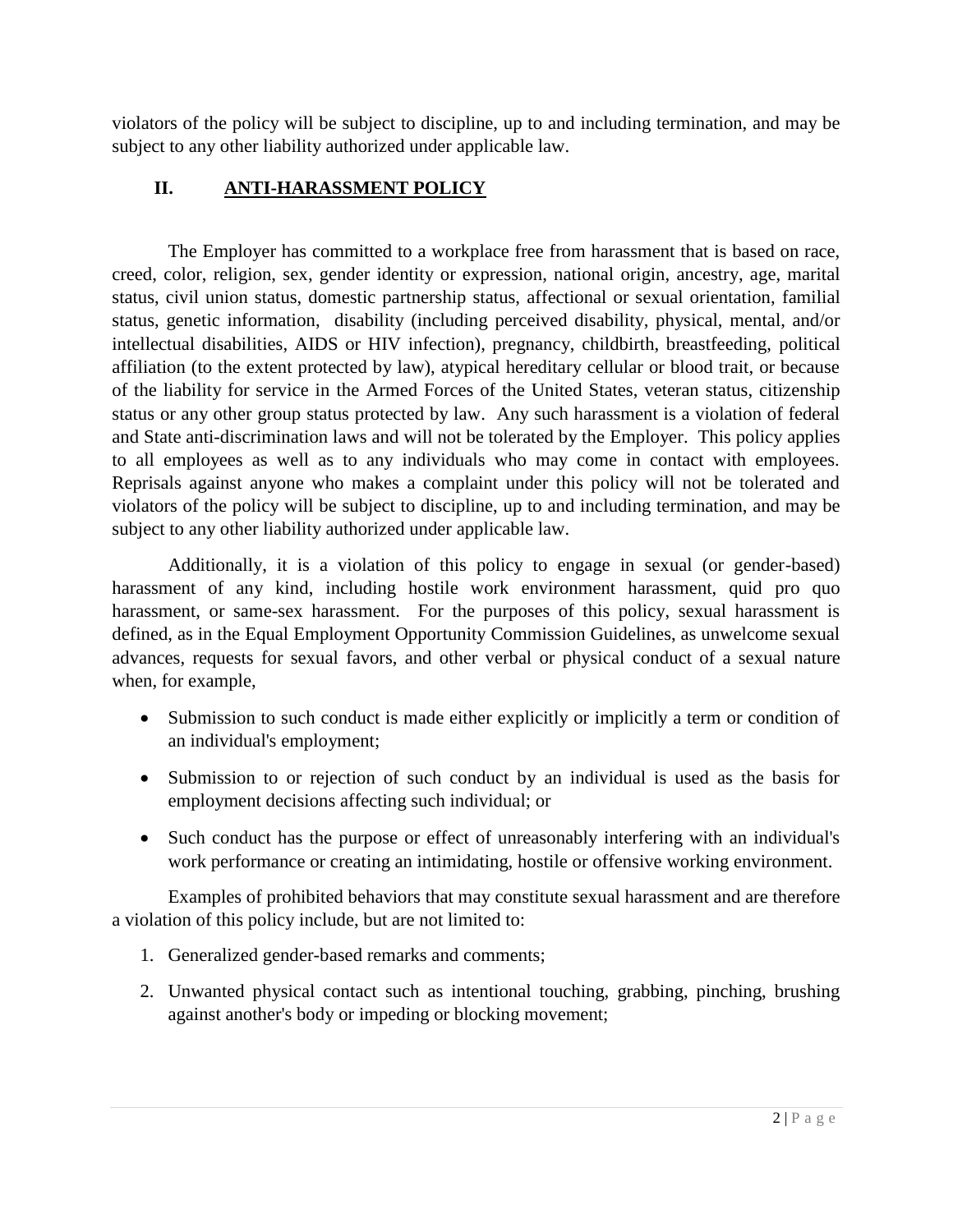- 3. Verbal, written or electronic sexually suggestive or obscene comments, jokes or propositions including letters, notes, e-mails, text messages, invitations, gestures or inappropriate comments about a person's clothing;
- 4. Visual contact, such as leering or staring at another's body; gesturing; displaying sexually suggestive objects, cartoons, posters, magazines or pictures of scantily-clad individuals; or displaying sexually suggestive material on a bulletin board, on a locker room wall, or on a screen saver;
- 5. Explicit or implicit suggestions of sex by a supervisor or manager in return for a favorable employment action such as hiring, compensation, promotion, or retention;
- 6. Suggesting or implying that failure to accept a request for a date or sex would result in an adverse employment consequence with respect to any employment practice such as performance evaluation or promotional opportunity; or
- 7. Continuing to engage in certain behaviors of a sexual nature after an objection has been raised by the target of such inappropriate behavior.

Any employee found to have violated any portion or portions of this policy may be subject to appropriate administrative and/or disciplinary action which may include, but which shall not be limited to: referral for training, referral for counseling, written or verbal reprimand, suspension, reassignment, demotion or termination of employment. Referral to another appropriate authority for review for possible violation of federal and State statutes may also be appropriate.

Employee Responsibilities – The Employer cannot address or correct harassing conduct that it is not aware of. Any employee who believes that he/she has been subjected to any form of prohibited discrimination/harassment, or who witnesses others being subjected to such discrimination/harassment, or otherwise has knowledge of others being subjected to such discrimination/harassment is expected to promptly report the incident(s) to a supervisor or directly to the Employer's Equal Employment Opportunity/Affirmative Action Officer or to any other persons designated by the Employer to receive workplace discrimination complaints. Specifically, employees are encouraged to utilize the attached Discrimination Complaint Processing Form.

All employees are expected to cooperate with investigations undertaken pursuant to this section. Failure to cooperate in an investigation may result in administrative and/or disciplinary action, up to and including termination of employment.

Supervisor Responsibilities – Supervisors shall make every effort to maintain a work environment that is free from any form of prohibited discrimination/harassment. Supervisors shall immediately refer allegations of prohibited discrimination/harassment to the Employer's Equal Employment Opportunity/Affirmative Action Officer, or any other individual designated by the Employer to receive complaints of workplace discrimination/harassment. A supervisor's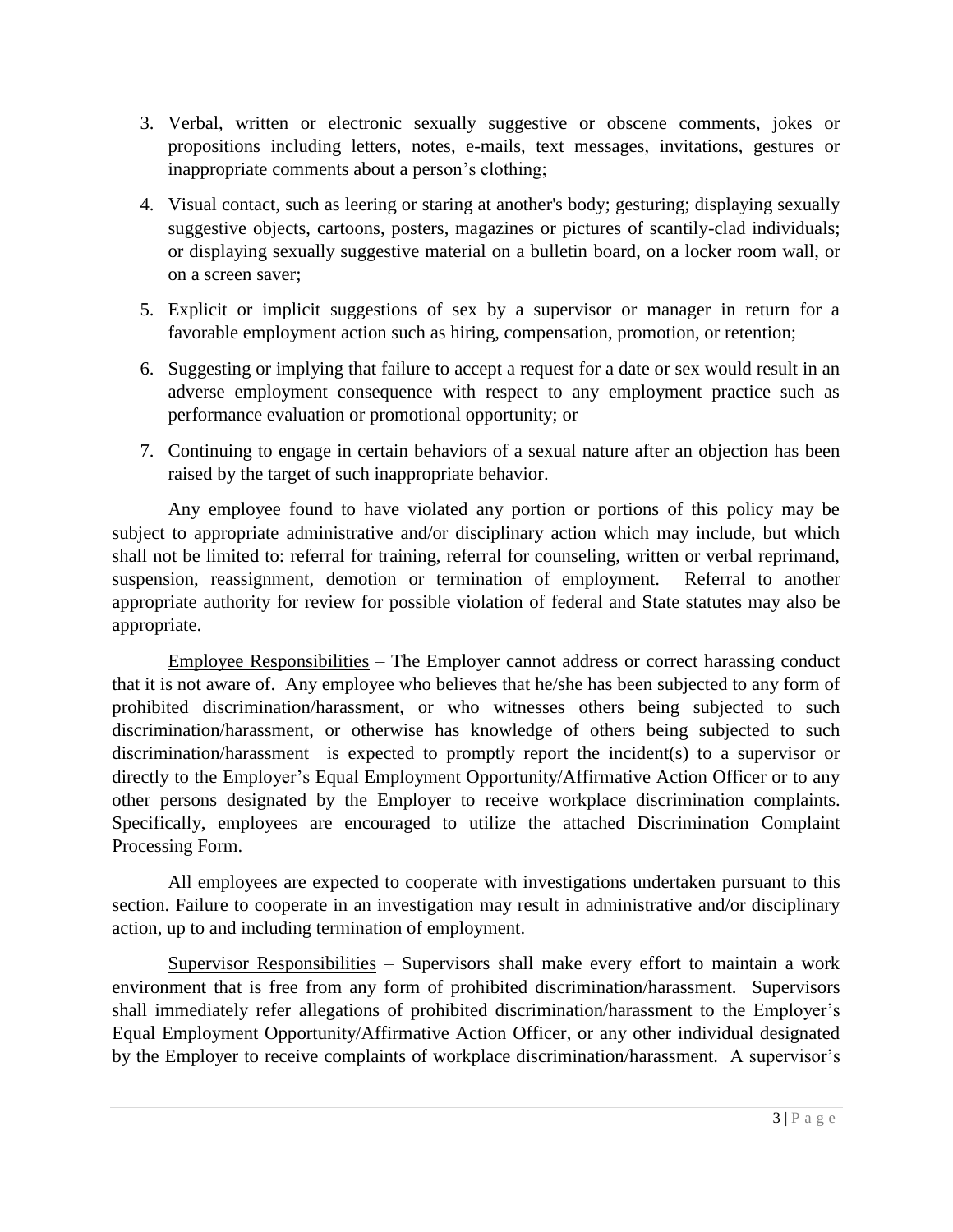failure to comply with these requirements may result in administrative and/or disciplinary action, up to and including termination of employment.

For purposes of this section, a "supervisor" is defined broadly to include any manager and/or other individual who has authority to control the work environment of any other staff member.

Investigation of Complaints – Any complaint made under this section shall be investigated by the Employer in a manner consistent with the New Jersey State Model Procedures for Internal Complaints Alleging Discrimination in the Workplace. Additionally, all complaints and investigations shall be handled, to the extent possible, in a manner that will protect the privacy interests of those involved. To the extent practical and appropriate under the circumstances, confidentiality shall be maintained throughout the investigatory process. In the course of an investigation, it may be necessary to discuss the claims with the person(s) against whom the complaint was filed and other persons who may have relevant knowledge or who have a legitimate need to know about the matter. All persons interviewed, including witnesses, shall be directed not to discuss any aspect of the investigation with others in light of the important privacy interests of all concerned. Failure to comply with this confidentiality directive may result in administrative and/or disciplinary action, up to and including termination of employment.

## <span id="page-9-0"></span>**III. CONDUCT OF EMPLOYEES**

## <span id="page-9-1"></span>**A. Ethical Conduct**

Pursuant to the provisions of the Local Government Ethics Law:

- 1. No employee or member of his or her immediate family will have an interest in a business organization or engage in any business, transaction or professional activity, which is in substantial conflict with the proper discharge of his or her duties in the public interest.
- 2. No employee should use or attempt to use his or her official position to secure unwarranted privileges or advantages for him or herself or others.
- 3. No employee should act in his or her official capacity in any matter wherein he or she, a member of his or her immediate family, or business organization in which he or she has an interest, has a direct or indirect personal or financial interest that might reasonably be expected to impair his or her objectivity or independence of judgment.
- 4. No employee should undertake any employment or service, whether compensated or not, which might reasonably be expected to prejudice his or her independence of judgment in the exercise of his or her official duties.
- 5. No employee, member of his or her immediate family, or business organization in which he or she has an interest, should solicit or accept any gift, favor, loan, political contribution, service, promise of future employment, or other thing of value based upon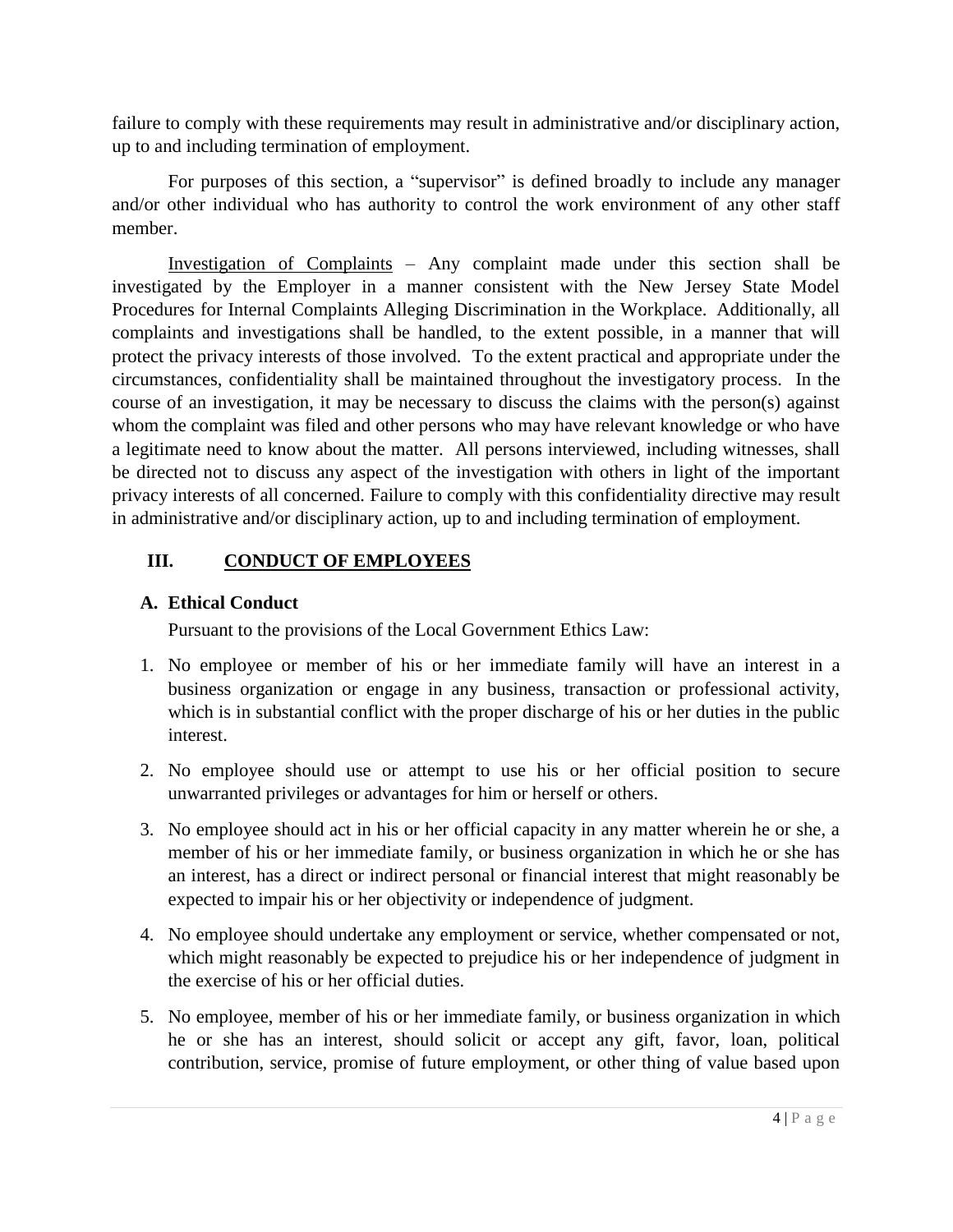an understanding that the gift, favor, loan contribution, service, promise or other thing of value was given or offered for the purpose of influencing him or her directly or indirectly in the discharge of his or her official duties.

- 6. No employee will use, or allow to be used, his or her public employment, or any information, not generally available to members of the public, which he or she receives or acquires in the course of and by reason of his or her employment, for the purpose of securing financial gain for himself or herself, any member of his or her immediate family, or any business organization with which he or she is associated.
- 7. No employee or business organization in which he or she has an interest will represent any person or party other than the Employer in connection with any cause, proceeding, application or other matter pending before any agency in the local government in which he or she serves. An employee or members of his or her immediate family may represent himself or herself in proceedings concerning the employee's own interests.

## **B. Confidentiality**

In the course of performing their duties, employees often have access to information and documents ("Information") which are considered confidential and not subject to public disclosure. This Information is to be used only for authorized Township business and may not be otherwise disclosed, distributed and/or utilized. Employees may not copy, email to themselves or remove Information from Township premises without authorization.

Examples of Information which may not be publically disclosed include those categories of documents exempt from disclosure under the Open Public Records Act, N.J.S.A. 47:1A-1.1, such as

1. draft documents or documents used in a deliberative process,

2. medical records and personal identifying information such as social security numbers, credit card numbers and driver license numbers

3. records pertaining ongoing criminal investigations,

4. trade secrets and proprietary commercial or financial information obtained from any source,

5. records within the attorney-client privilege,

6. information that if disclosed would jeopardize the security of the Township's computer systems, buildings, facilities and/or personnel,

7. information generated in connection with harassment and grievance complaints and investigations, and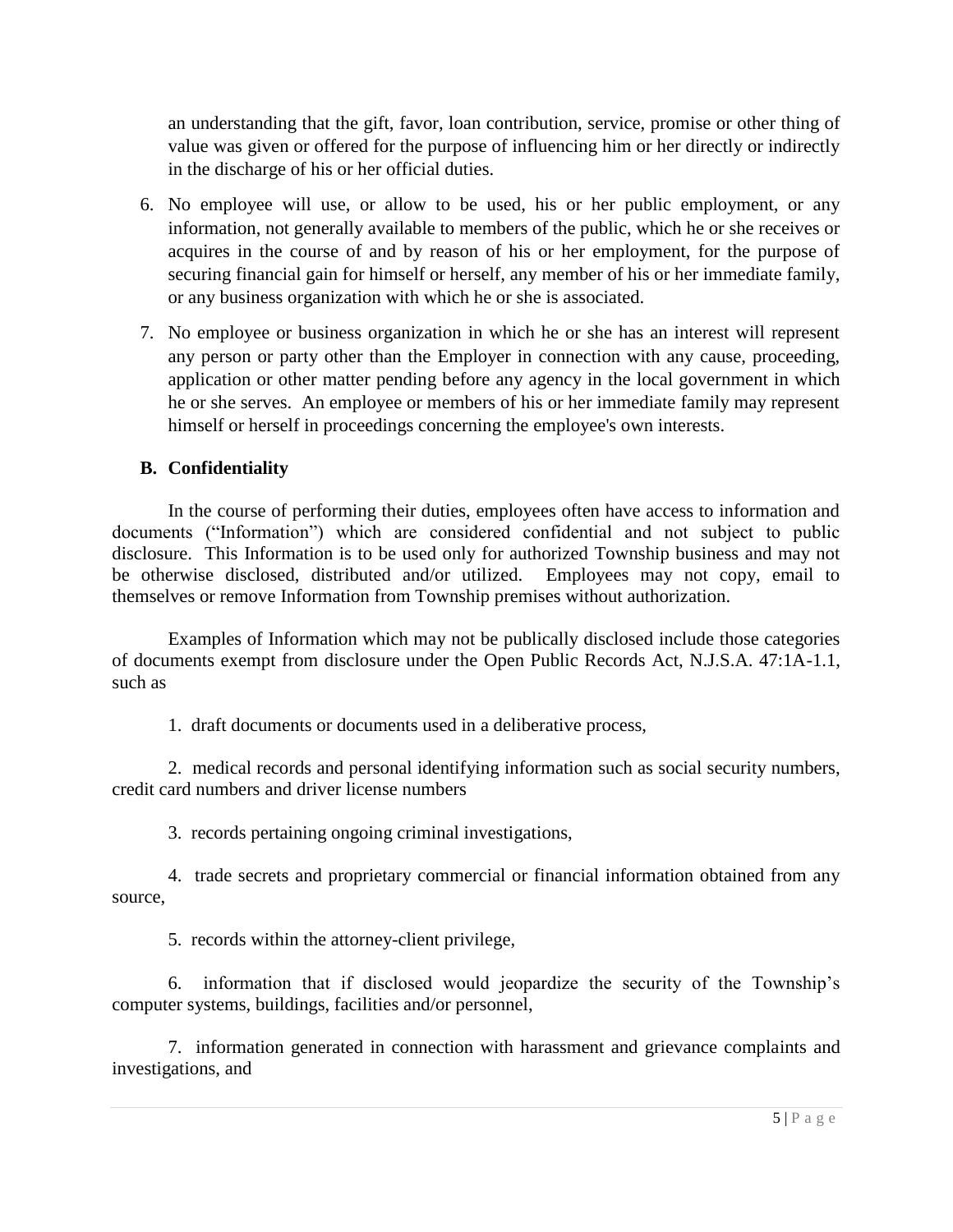8. information relating to collective negotiations, including Information relating to strategy and negotiation positions.

Requests for Information should be directed to the Township Clerk for compliance with procedures under the Open Public Records Act.

Please consult your department head or the Township Clerk if you have any question as to whether particular information is confidential.

## <span id="page-11-0"></span>**C. Political Activity**

Pursuant to New Jersey law governing elections, no holder of a public office or position will demand payment or contribution from another holder of a public office or position for the campaign purpose of any candidate or for the use of any political party.

No employee will directly or indirectly use or seek to use his or her position to control or affect the political action of another person or engage in political activity during working hours. No employee whose principal employment is in connection with a program financed in whole or in part by Federal funds or loans, will engage in any of the following prohibited activities under the "Hatch Act":

- 1. Using official authority or influence for the purpose of interfering with or affecting the result of an election or a nomination for office;
- 2. Directly or indirectly coercing, attempting to coerce, commanding or advising an officer or employee to pay, lend, or contribute anything of value to a party, committee, organization, agency, or person for political purposes; or
- 3. Being a candidate for public office in a partisan election.

The Hatch Act, 5 U.S.C. 1501 et seq., is enforced by the Special Counsel of the United States Merit System Protection Board. Department Heads or supervisors can advise an employee if his/her position is federally-funded.

Nothing in this policy shall be construed as restricting employees from engaging in lawful, political activity while outside of working hours and outside of their official job duties.

## **D. Employee Dating Policy**

The Employer strongly believes that an environment where employees maintain clear boundaries between employee personal and business interactions is most effective for conducting business. Although this policy does not prevent the development of friendships or romantic relationships between coworkers, it does establish very clear boundaries as to how relationships will progress during working hours and within the working environment. Individuals in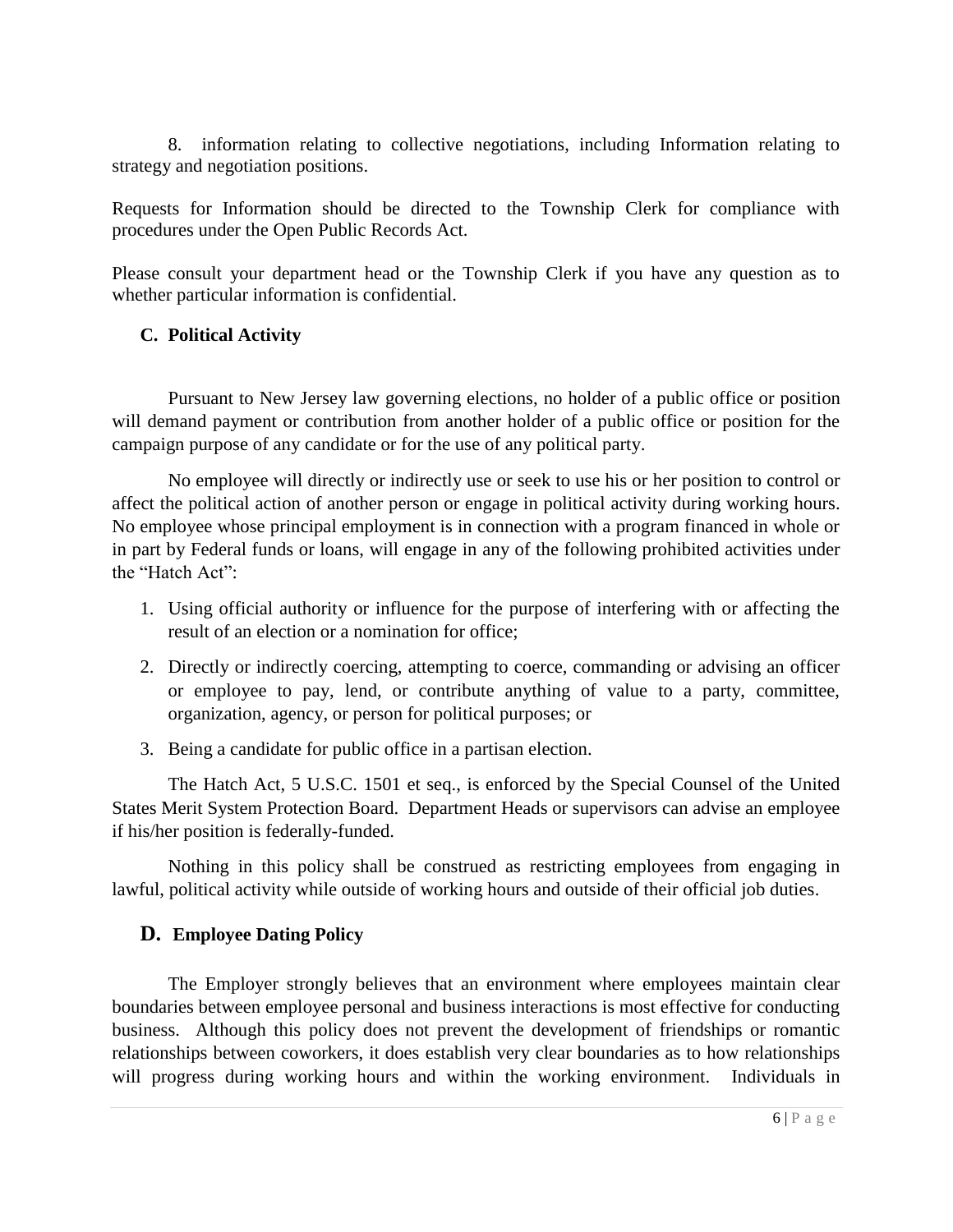supervisory relationships or other influential roles are subject to more stringent requirements under this policy due to their status as role models, their access to sensitive information and their ability to influence others.

#### Procedures.

1. During working time and in working areas, employees are expected to keep personal exchanges limited so that others are not distracted or offended by such exchanges and so that productivity is maintained.

2. During non-working time, such as lunches, breaks and before and after work periods, employees are not precluded from having appropriate personal conversations in non-work areas as long as their conversations and behaviors could in no way be perceived as offensive or uncomfortable to a reasonable person.

3. Employees are strictly prohibited from engaging in physical contact that would in any way be deemed inappropriate by a reasonable person while anywhere on Employer premises, whether during working hours or not.

4. Employees who allow personal relationships with coworkers to affect the working environment will be subject to the appropriate provisions of the Employer disciplinary policy which may include counseling for minor problems. Failure to change behavior and maintain expected work responsibilities is viewed as a serious disciplinary matter.

5. Employee off-duty conduct is generally regarded as private, as long as such conduct does not create problems within the workplace. An exception to this principle, however, is romantic or sexual relationships between supervisors and subordinates.

6. Supervisors, managers, executives or anyone else in sensitive or influential positions must disclose the existence of any relationship with another coworker that has progressed beyond a platonic friendship. Disclosure may be made to the immediate supervisor or the Department Head. This disclosure will enable the Employer to determine whether any conflict of interest exists because of the relative positions of the individuals involved.

7. Where problems or potential risks are identified, the Employer will work with the parties involved to consider options for resolving the problem. The initial solution may be to make sure that the parties involved no longer work together on matters where one is able to influence the other or take action for the other. Matters such as hiring, firing, promotions, performance management, compensation decisions, financial transactions, etc. are examples of situations that may require reallocation of duties to avoid any actual or perceived reward or disadvantage.

8. In some cases, other measures may be necessary such as transfer to other positions or departments.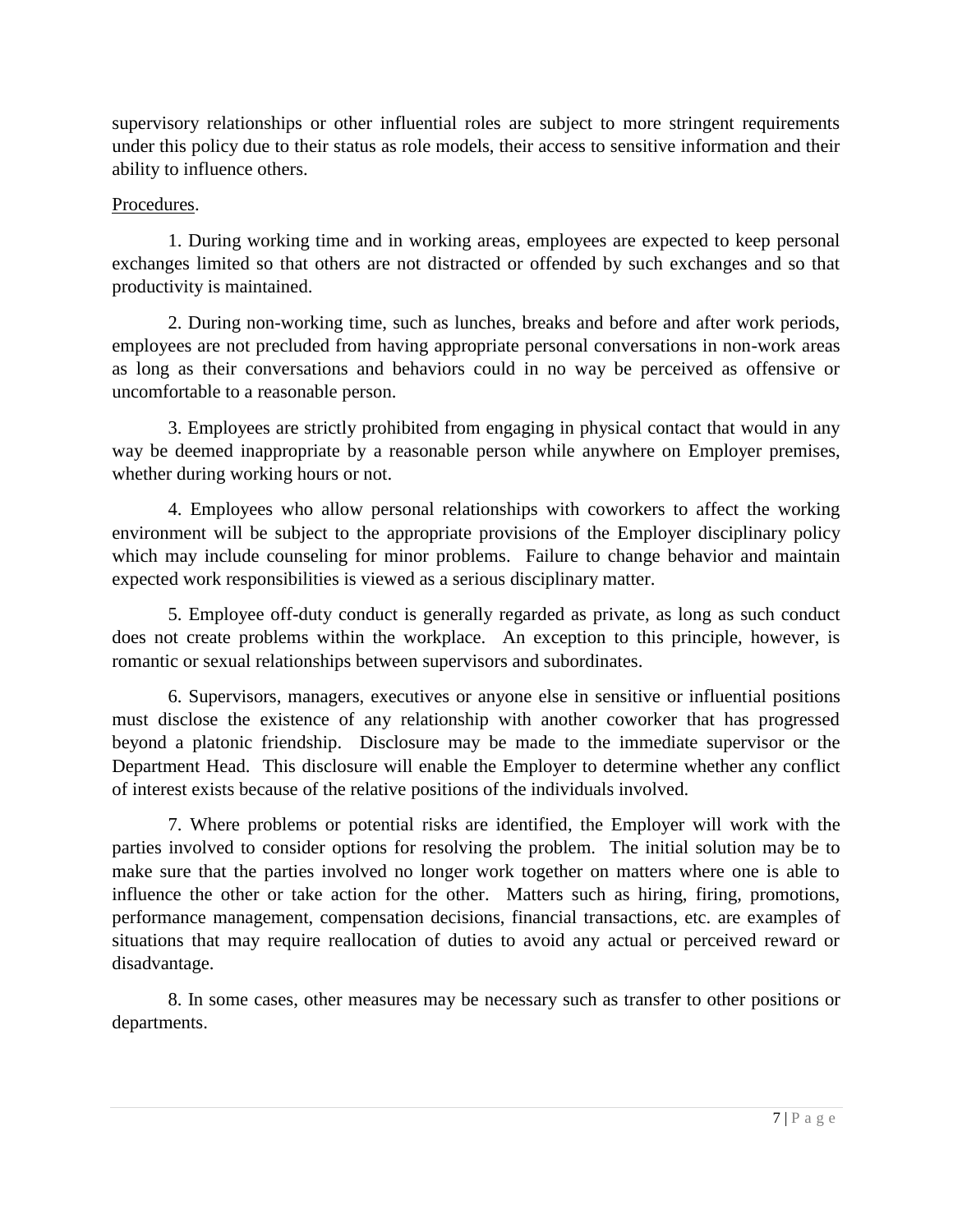9. Refusal of reasonable alternative positions, if available, will be deemed a voluntary resignation.

10. Continued failure to work with the Employer to resolve such a situation in a mutually agreeable fashion may ultimately be deemed insubordination and therefore serve as cause for immediate termination. The organization's disciplinary policy will be consulted to ensure consistency, however, before any such extreme measures are undertaken.

11. The provisions of this policy apply regardless of the sexual orientation of the parties involved.

12. Where doubts exist as to the specific meaning of the terms used above, employees should make judgments on the basis of the overall spirit and intent of this policy.

13. Any employee who feels they have been disadvantaged as a result of this policy, or who believes this policy is not being adhered to, should make their feelings known to the human resources official or other designated individual.

## <span id="page-13-0"></span>**IV. CONDITIONS OF EMPLOYMENT**

## <span id="page-13-1"></span>**A. Job Description Policy**

A job description, including qualifications, shall be maintained for each position. A copy of an employee's job description shall be made available upon request.

## **B. Hours of Work**

<span id="page-13-2"></span>The working hours of individuals employed by the Employer are determined by the governing body and in accordance with the requirements of each Department and provisions of any applicable collective negotiations agreement.

## a. Overtime

Non-exempt employees may be eligible for overtime. Overtime is scheduled and authorized by an employee's Department Head and/or designated representative for hours worked in excess of forty (40) within a workweek. If an employee is required to work overtime, the employee may be compensated by pay or by compensatory time, in accordance with the applicable collective bargaining unit contract and applicable statutes. All scheduled overtime must be approved in advance by the employee's Department Head or designee.

Managerial employees, administrative employees, and professional employees are not legally eligible for compensatory time and/or overtime pay.

## b. Lunch and Breaks

Administrative personnel are entitled to a half hour lunch. Other employees are entitled to a half hour lunch break, which will be scheduled by the department head. All employees are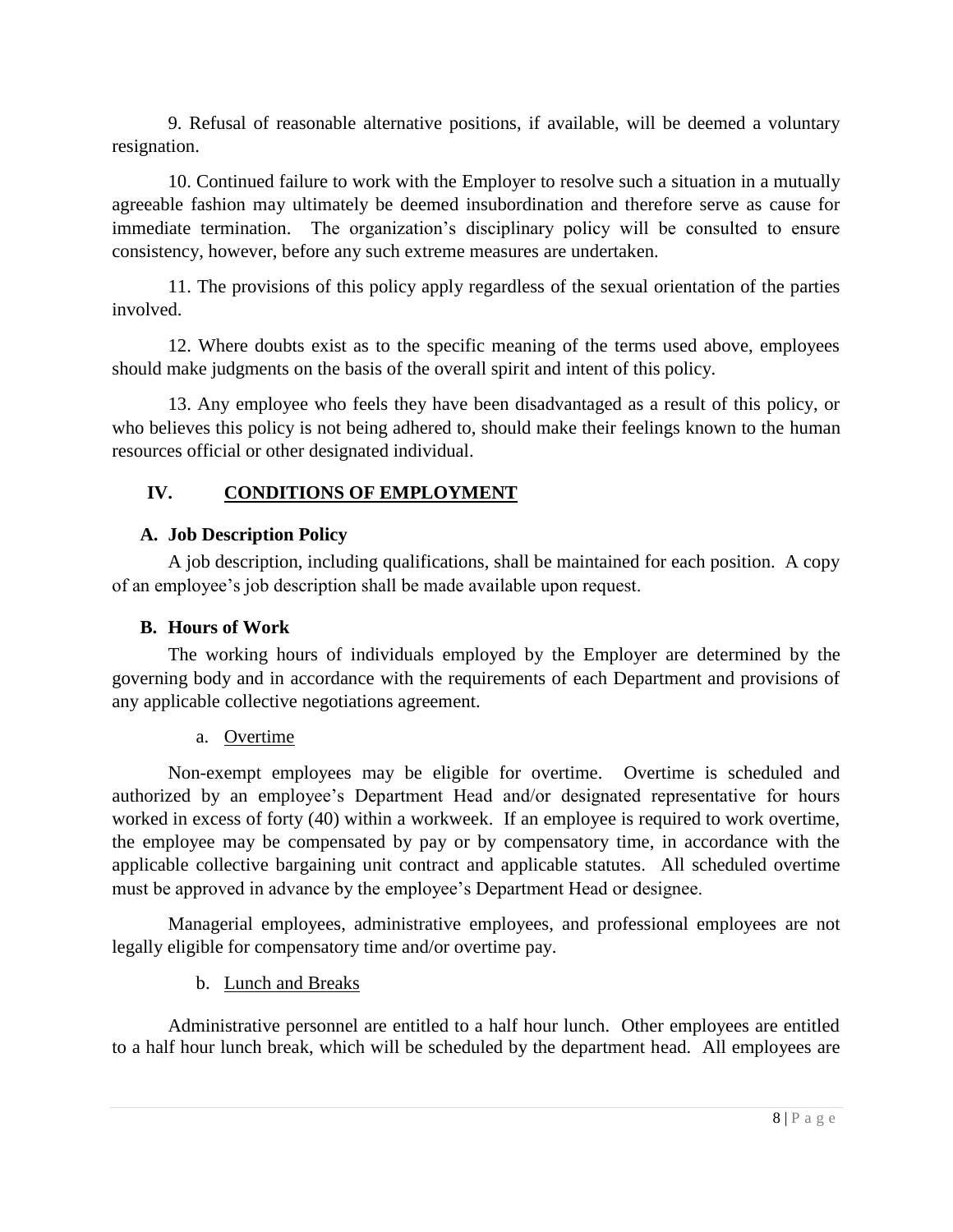entitled to a 15 minute break in the morning and in the afternoon. Lunch and break time l will be arranged to allow Township business to be conducted without interruption.

## c. Attendance and Tardiness

Regular and timely attendance of all employees is essential to ensure that each Department operates at maximum efficiency. When an employee becomes aware that he/she will not be able to report to work or will be late, the employee's immediate supervisor must be advised in accordance with their Department's policy and shall, in no circumstances, be less than one hour prior to the scheduled starting time.

Repeated or chronic absenteeism, lateness, and/or falsification of time (including misuse and/or fraudulent use of time capturing devices) shall be grounds for disciplinary action up to and including removal from employment.

## d. Inclement Weather Policy

Absent a "state of emergency" as declared by the Governor of the State of New Jersey, all employees are expected to report to work every day as scheduled, regardless of weather conditions. Notwithstanding, in the event of unsafe conditions, the Employer may authorize Department operations to close earlier than the normal working hours. Additionally, if conditions exist prior to scheduled openings the Department Heard shall notify employees of the delayed opening.

If an employee chooses not to report for work due to inclement weather conditions, he/she may utilize accumulated compensatory time, a vacation day, and/or a personal day.

This provision does not apply to personnel who may be required to assist in an emergency, or otherwise designated "essential personnel."

## <span id="page-14-0"></span>**C. Job Performance Evaluations**

Employees will be formally evaluated once each year. Upon completion of this evaluation, each employee shall be notified and will be given the opportunity to review the evaluation, and the development of performance objectives with the supervisor and/or Department Head.

## <span id="page-14-1"></span>**D. Resignation**

Employees may resign in good standing by giving their immediate supervisor at least fourteen (14) days advance written notice. The Employer may waive this requirement and consent to a shorter notice. If an employee resigns without giving the required notice, he/she will be considered to have resigned not in good standing.

Employees who resign will be notified by the Employer as to the status of various employee benefits. At times, an exit interview may be held.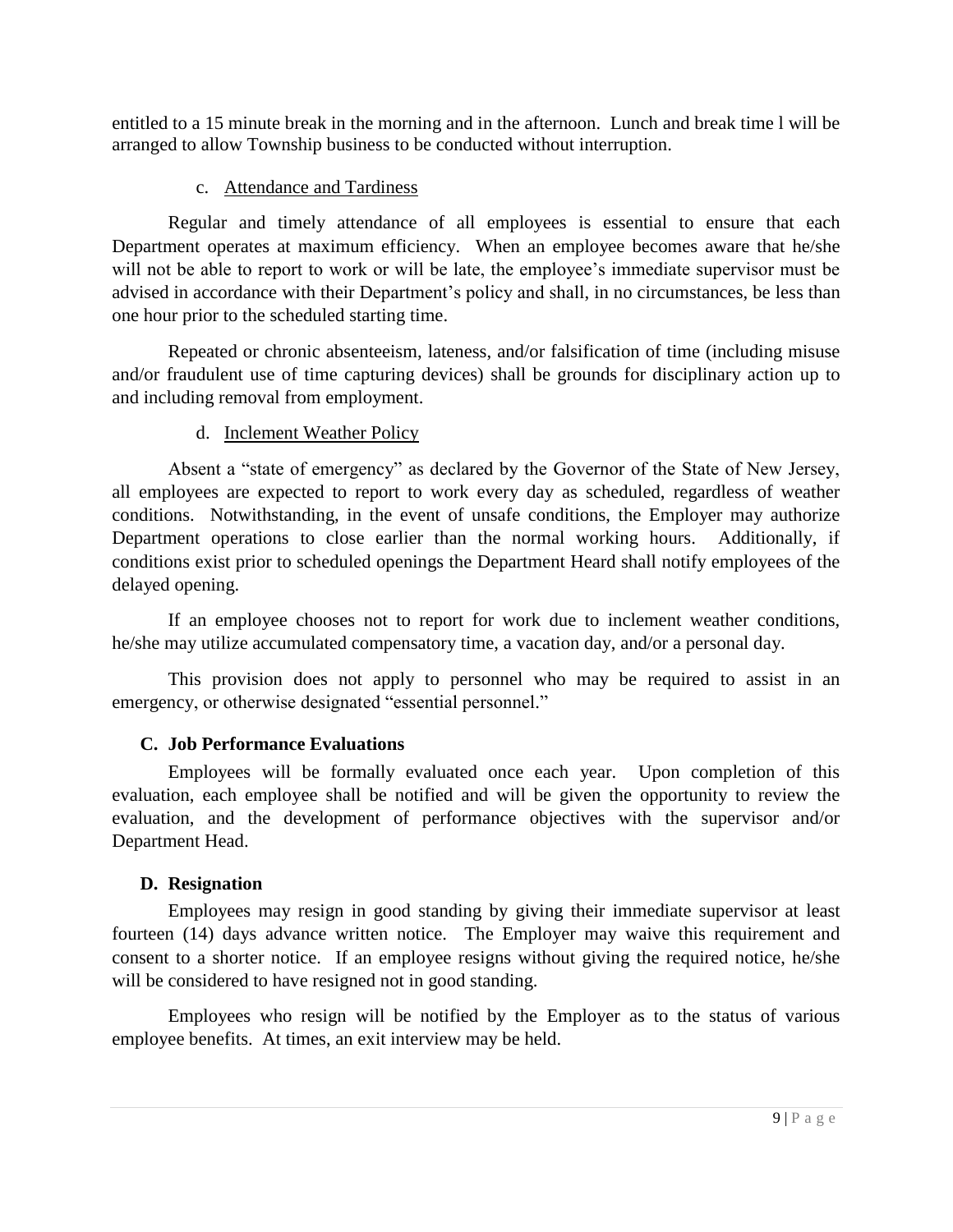#### **E. Personnel Records**

<span id="page-15-0"></span>The contents of individual employee personnel records are confidential and will be disclosed by the Employer only when the information is requested as a matter of inquiry by a law enforcement agency, a representative of the Armed Forces, or as required by court order or any other law. Any medical documentation is confidential and shall be maintained in a separate file.

An employee may review the contents of his/her personnel file after first making an appointment with his/her Department Head. Employees or personnel authorized by employees requesting a copy of their personnel file will be charged the current established fee for photocopies. Additionally, all inquiries and written requests for references or employment verification from current or former employees, prospective employers of current or former employees, governmental agencies, or other organizations such as a financial or lending institution, should be directed to the employee's Department Head. In a response to a request for information, the Employer will only verify an employee's name, dates of employment, job title, department, status, and salary. No other data or information will be furnished unless: (i) the Employer is required to release the information by law; or (ii) the employee or former employee authorizes the Employer, in writing, to furnish this information and releases the Employer from liability.

## <span id="page-15-1"></span>**F. Appearance Policy**

Employees are expected to present themselves in a neat, business-like manner and shall dress appropriately for the work they perform. At the discretion of the Employer, individual Departments may implement specific dress code requirements. Uniforms, where required, shall be worn in accordance with applicable departmental standards.

Employees violating this policy shall be required to take corrective action, or will be sent home without pay.

## <span id="page-15-2"></span>**G. Vehicle Use Policy**

Employer vehicles are assigned to employees for use during the performance of official Employer business only. Any employee who utilizes an Employer-assigned vehicle for personal use may be subject to disciplinary action. Additionally, the employee to whom a vehicle is assigned is the party responsible for its security and maintaining it in a safe operating condition. Vehicles may only be taken home with the advance approval of the Employer.

Driver's License Policy - Any employee whose work requires the operation of an Employer-assigned vehicle, or the operation of their own vehicle for Employer business, must hold a valid New Jersey State Driver's License. Such employees shall be required to submit to a driving records check by the New Jersey Motor Vehicle Commission as a condition of employment. Periodic checks of employees' drivers' licenses will also be made.

Employees who drive their own vehicle for Employer business must provide the Employer with a copy of their current Certificate of Insurance. Drivers are required to notify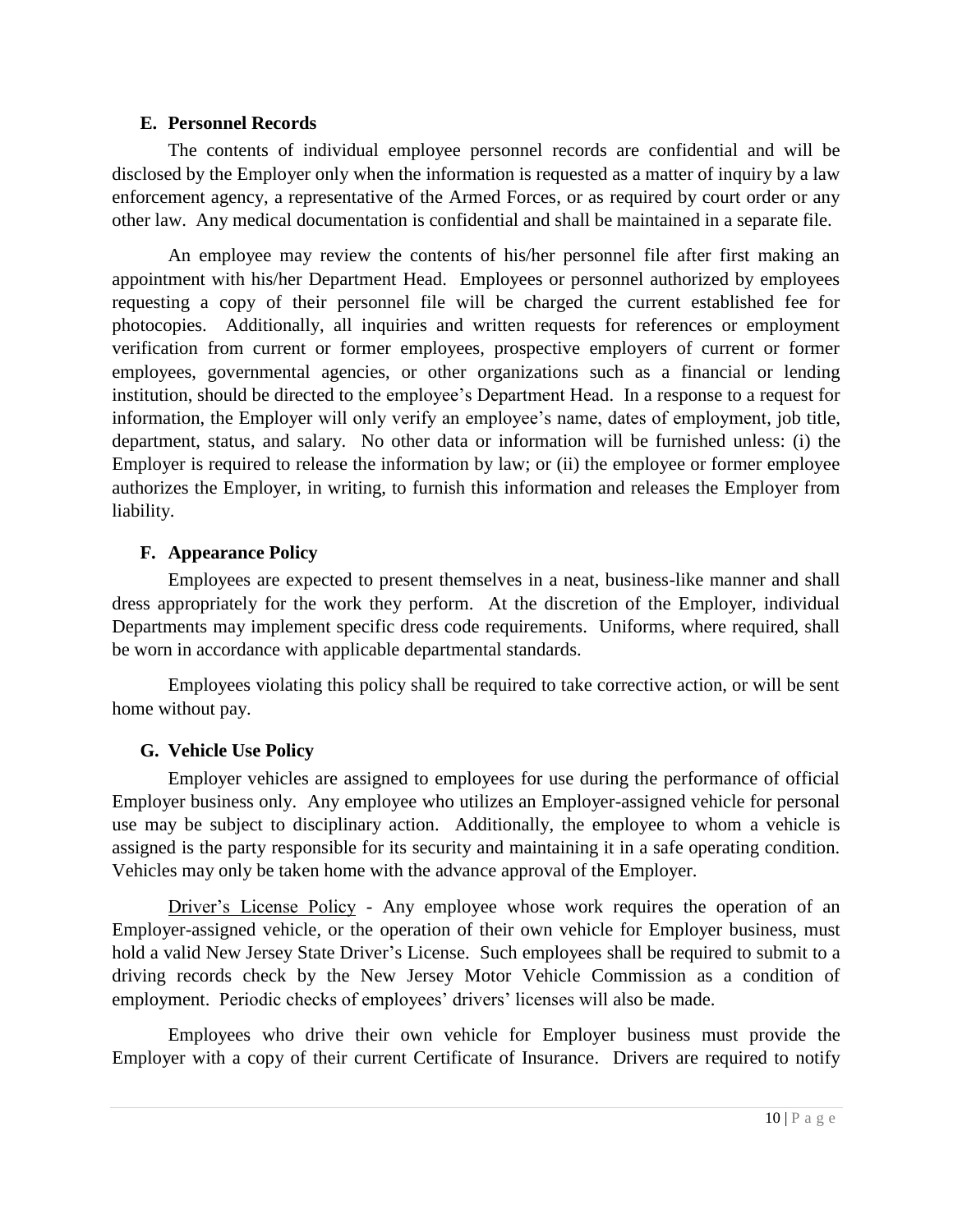their immediate supervisor in those cases where a license is expired, suspended, or revoked for any reason. Failure to report such an instance subjects the employee to disciplinary action, up to and including termination. Any employee who does not hold a valid New Jersey Driver's License shall not operate an Employer-assigned vehicle until such time as a valid license is obtained.

## <span id="page-16-0"></span>**H. Computer Usage**

In order to provide a viable data and communication system for the Employer that supports the needs of all departments, security and confidentiality of the information must not be compromised. Security is a major concern throughout every office of the Employer and its employees. This provision shall apply to the day-to-day operations of all the Employer's information and technology equipment, as well as mobile or portable units. Although this policy comprehensively addresses current security concerns, impending and future system developments may require additional security considerations.

Every employee must be cognizant of the potential for civil liability inherent in the dissemination of information obtained through the Employer's information systems. The Employer reserves the right to prosecute, in a civil or criminal manner, as well as discipline in accordance with the Employer's rules and regulations, any employee who violates any section of this provision.

The Employer shall have the express right to access any electronic information device utilizing any administrative or user password for the purpose of troubleshooting, supporting or maintaining the computer network or while investigating an incident or violation of this policy. All electronic information devices, their contents, e-mail or electronic correspondence originating from or arriving on a device owned or authorized on the Employer's computer network, is the property of the Employer and is subject to entry and inspection without notice. Any data or information created or stored on the Employer's computer network becomes the sole property of the Employer. Ownership of said data is forfeited and all rights to ownership are surrendered to the Employer.

In order to ensure that the Employer's electronic network is being used only for legitimate business purposes, the Employer reserves the right to enter or search any computer file, the e-mail system, and/or monitor computer and e-mail use. *Accordingly, no employee should have any reasonable expectation of privacy regarding their use of the Employer's computer or when utilizing the Employer's computer network, including, but not limited to, electronic mail.* All such documents or information may be subject to the provisions of the Open Public Records Act ("OPRA"), N.J.S.A. 47:1A-1 et seq.

Further, Employer business which is conducted by an employee on his or her personal computer or device is subject to this policy and may be subject to the provisions of OPRA.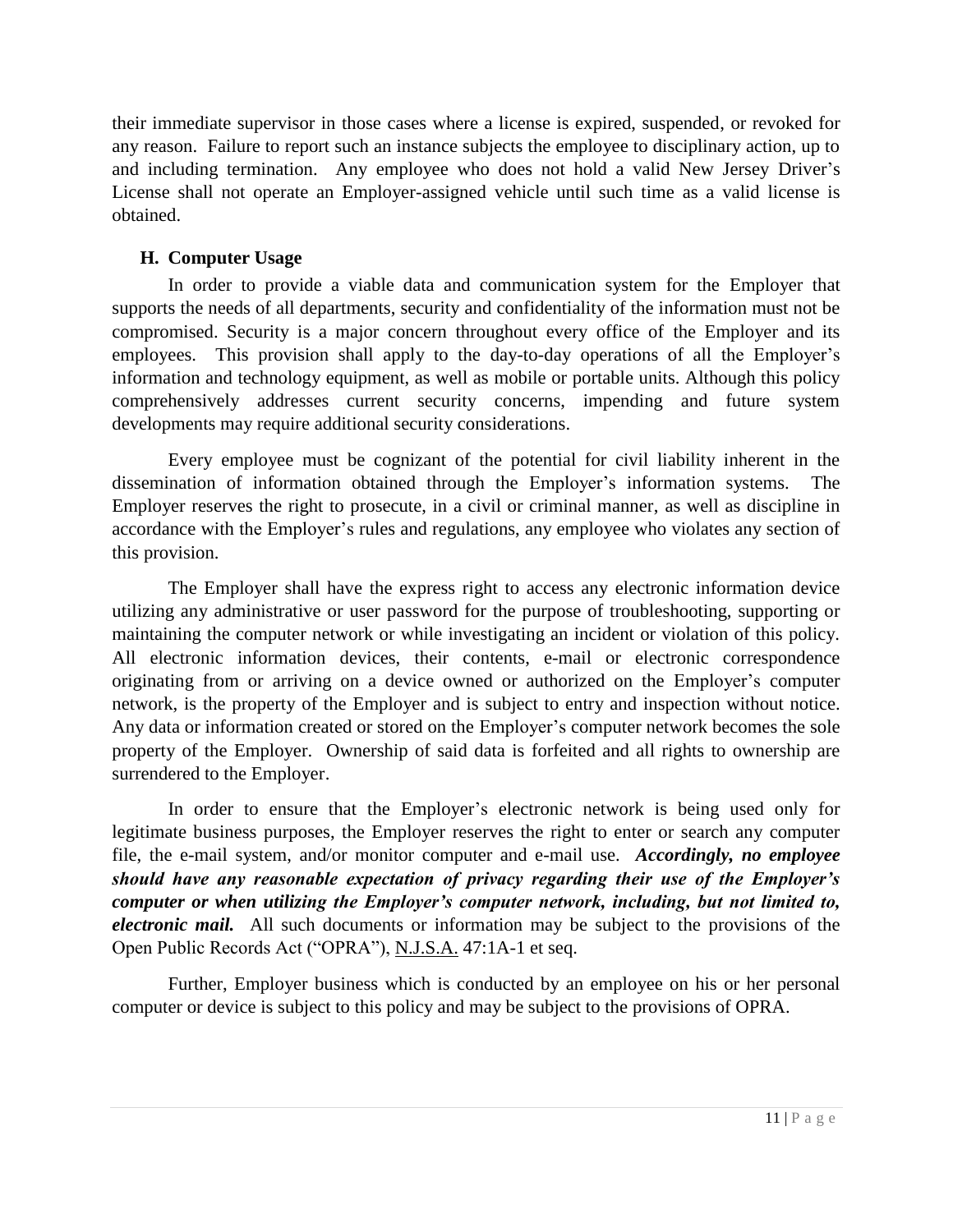## **I. Social Networking Policy**

<span id="page-17-0"></span>For purposes of this policy, a social network is defined as a site that uses internet services to allow individuals to construct a profile within that system, define a list of others users with whom they share some connection, and view and access their list of connections and those made by others within that system. The type of network and its design vary from site to site. Examples of the types of internet based social networking activities include: blogging, networking, photo sharing, video sharing, microblogging, podcasting, as well as posting comments on the sites. The absence of, or lack of explicit reference to a specific site or activity does not limit the extent of the application of this provision.

The use of the internet and social networking sites, including but not limited to Snapchat, Facebook, and Twitter, is a popular activity; however, employees must be mindful of the negative impact of inappropriate or unauthorized postings upon the Employer and its relationship with the community. This provision identifies prohibited activities by employees on the internet where posted information is accessible to members of the general public, including, but not limited to, public postings on social networking sites.

Specifically, the Employer reserves the right to investigate postings, private or public, that violate workplace rules, such as the prohibition of sexual harassment and other discriminatory conduct, where such postings lawfully are made available to the Employer by other employees or third parties. Employees should use common sense in all communications, particularly on a website or social networking site accessible to anyone. If you would not be comfortable with your supervisor, coworkers, or the management team reading your words, you should not write them.

Be advised that employees can be disciplined for commentary, content, or images that are defamatory, pornographic, proprietary, harassing, libelous, or that can create a hostile work environment. You can also be sued by agency employees or any individual who views your commentary, content, or images as defamatory, pornographic, proprietary, harassing, libelous or creating a hostile work environment. What you say or post on your site or what is said or posted on your site by others could potentially be grounds for disciplinary action, up to and including termination. However, nothing in this social networking policy is designed to interfere with, restrain, or prevent social media communications during non-working hours by employees engaging in protected concerted activities regarding wages, hours, or other terms and conditions of employment pursuant to the New Jersey Employer-Employee Relations Act or to prevent communications which are protected by the First Amendment freedom of speech clause, unless such communications are made as part of the employees' official job duties.

## <span id="page-17-1"></span>**V. DRUG- AND ALCOHOL-FREE WORKPLACE POLICY**

The possession or use of unlawful drugs and the abuse of alcohol pose a threat to the health and safety of all employees. To that end, the Employer has adopted a Drug and Alcohol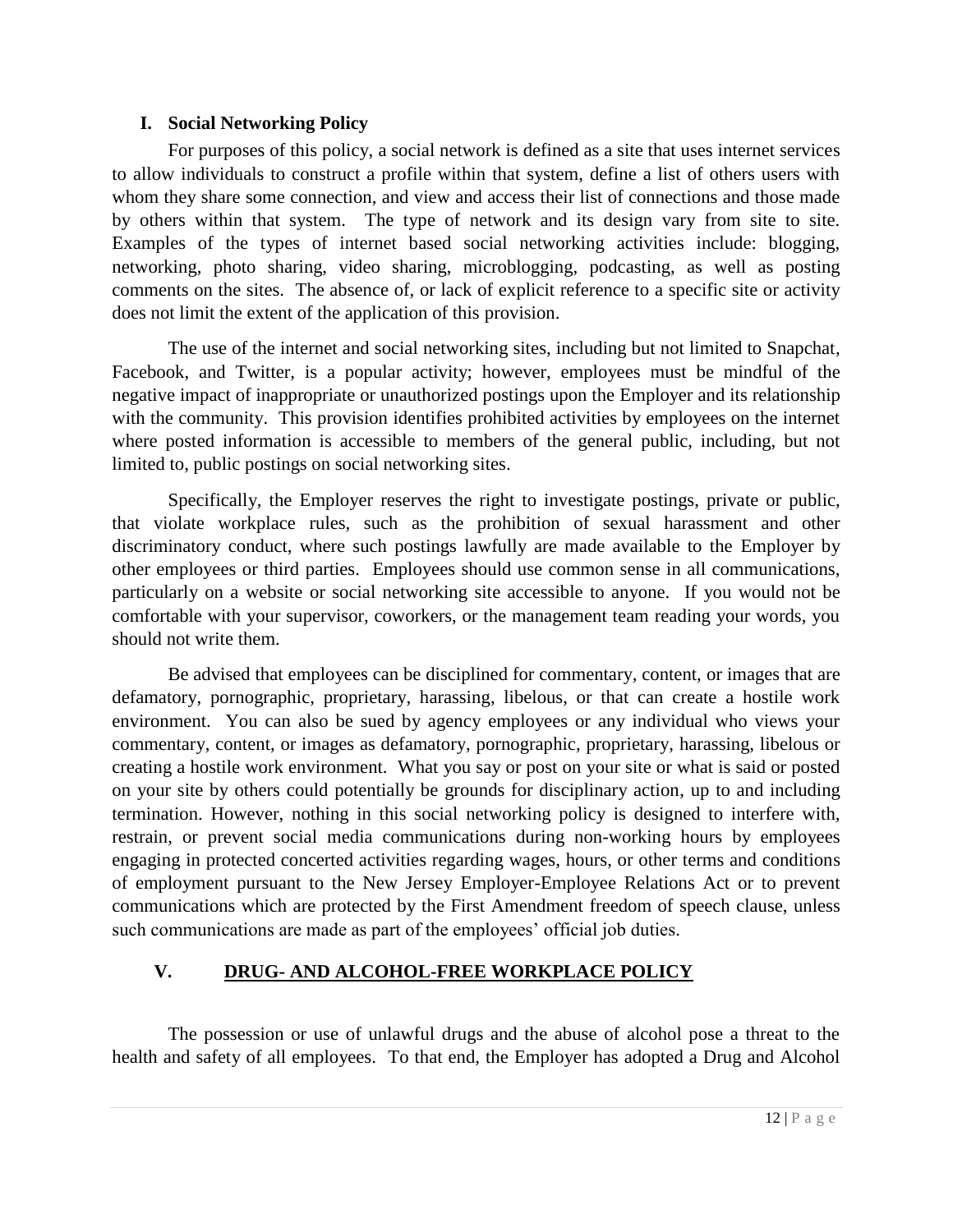Free Workplace Policy and all employees are subject to the rules and regulations set forth in that policy. Specifically, the manufacturing, distribution, dispensing, and/or use of alcohol or unlawful drugs on the Employer's premises, or during work hours, by employees is strictly prohibited.

Any employee who is observed by a supervisor or Department Head to be intoxicated or under the influence of alcohol and drugs during working hours, or is under reasonable suspicion of same, shall be immediately tested and is subject to discipline, up to and including termination. Employees who are required to maintain a Commercial Driver's License ("CDL") are subject to random drug testing as required by the federal government. Refusal to submit to testing when requested may result in immediate disciplinary action, including termination.

The full Drug and Alcohol Free Workplace Policy and the CDL Drug and Alcohol Testing Policy are both available for review in the Employer's Personnel, Policies and Procedures Manual.

## **VI. COMPENSATION AND BENEFITS**

#### <span id="page-18-0"></span>**Scope**

The policies in this manual pertaining to compensation and benefits cover nonrepresented employees. They also cover represented employees to the extent that their collective bargaining agreements do not cover these issues, with the exception that these policies do not confer or provide any additional benefits to represented employees, whether or not such benefits are addressed in the respective bargaining unit agreement.

## **Full and Part Time Employment; Eligibility for Benefits**

Full time employees are eligible for all benefits. A full time employee is one who appears on the regular payroll and whose hours of work are fixed at 35 or more hours per week. Unless specifically indicated otherwise or required by law, the benefits described herein are limited to full time employees.

A part time employee is one whose hours of work are fixed at less than 35 hours per week. Compensation for part time employees is limited to payment at the established hourly rate for hours worked. Part time employees are not entitled to any other benefit of employment, except as may be required by law. Examples of benefits required by law for employees working less than full time include pension system participation and, for those working an average of 30 hours a week or 120 hours a month, eligibility for health insurance coverage.EXPAND

## **Limitation and Proration of Benefits**

Paid benefit time, such as vacation and sick leave, is granted in advance with the expectation of continued employment for the entire year. Accordingly, in all instances, the benefit will be prorated for lesser periods of service. For example, vacation and sick days in the year of separation will be pro-rated based upon the date of separation. If an employee has used days in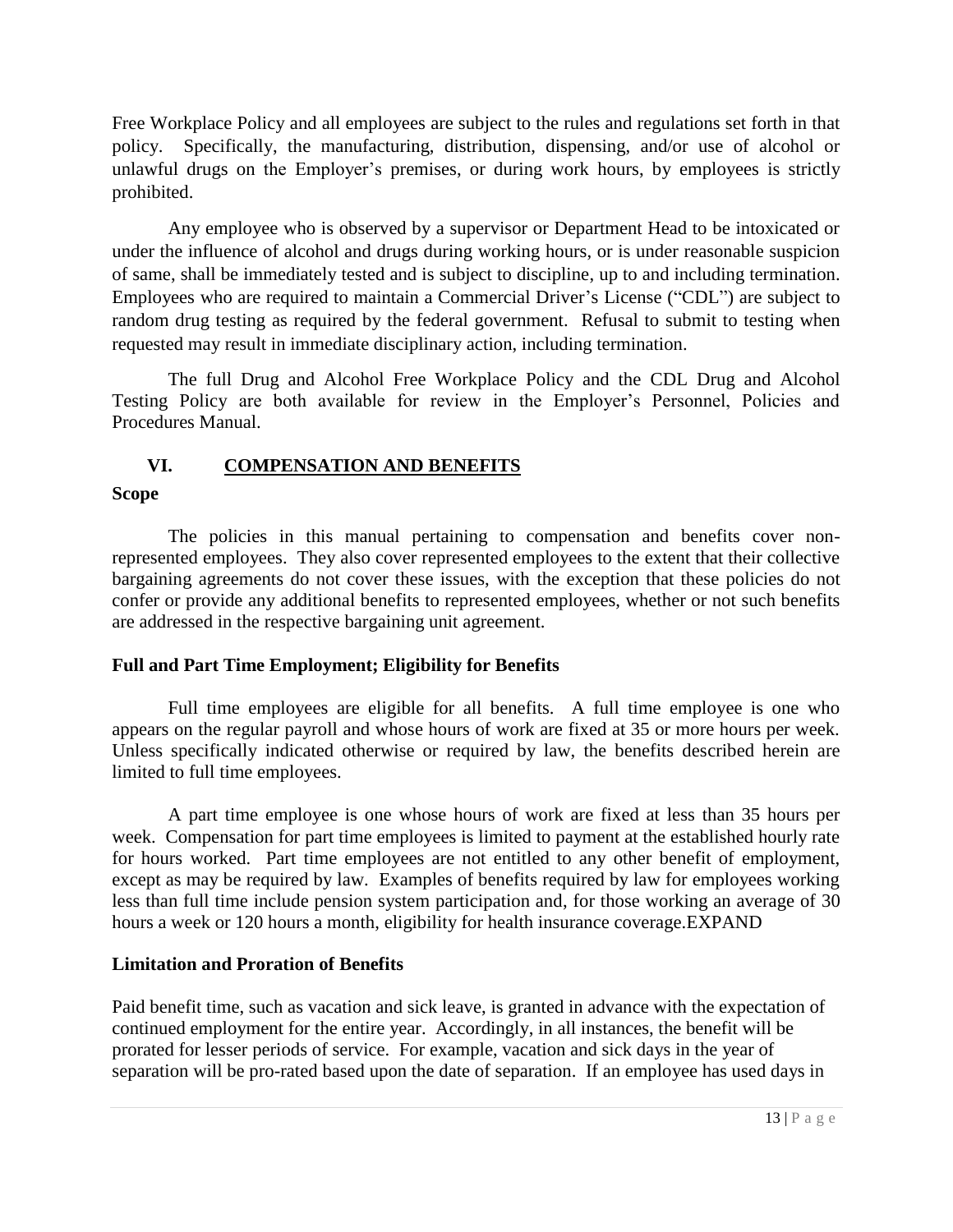excess of his/her pro-rated share of time, the employee shall reimburse the Township for such excess.

Unless specifically stated otherwise, there is no payment for unused benefit time.

#### **Payroll Policy**

Salary ranges are established by ordinance, and the salary must fall within the minimum and maximum ranges for the employee's title. Employees are paid every two weeks.

#### **Service in a Higher Classification**

An hourly employee, who at the direction of the Mayor and Council or the department head , temporarily assumes the duties and responsibilities of a salaried or non-salaried management position in his department shall be temporarily upgraded in wages by 10% unless said 10% temporary adjustment would increase his wages to a higher level than the wages of than the wages paid to the person he is replacing; in which case he would be upgraded to the hourly or hourly equivalent wages of the person he is replacing on a temporary basis. Any temporary adjustment in pay shall be the lesser of either a 10% adjustment or the hourly equivalent wages of the management position being replaced.

#### **Health Insurance Benefit Policy**

Employees and their immediate family members, including civil union partner, are provided health insurance coverage in accordance with Township policies and programs. These programs and benefits currently include medical, prescription, dental and vision coverage benefits. The Township also offers a Flexible Spending Account program.

The complete benefit plan is on file in the Administrator's office. Program information and a Summary Plan Description ("SPD") are provided to all employees. Programs and benefit levels for non-unionized employees are subject to change at the discretion of the Township.

Health insurance coverage for employees on a Leave of Absence or who cease Township employment will terminate at the end of the month in which the leave begins or employment is terminated except coverage will continue for up to twelve weeks for employees on leave pursuant to the Family and Medical Leave Act and up to thirty weeks for employees on Military Leave. Upon termination of coverage, employees may extend health insurance coverage for themselves or their dependents by taking advantage of the Public Health Services Act provision for a period of up to eighteen months to thirty-six months. All newly hired employees and their spouses shall receive a notice of COBRA rights upon being hired. For more information, consult the Administrator.

In connection with health benefits, the employer may require employees to re-enroll on an annual basis in order to verify proper coverage for employees and their eligible dependents. Employees shall notify the Employer of any change in circumstances affecting their coverage,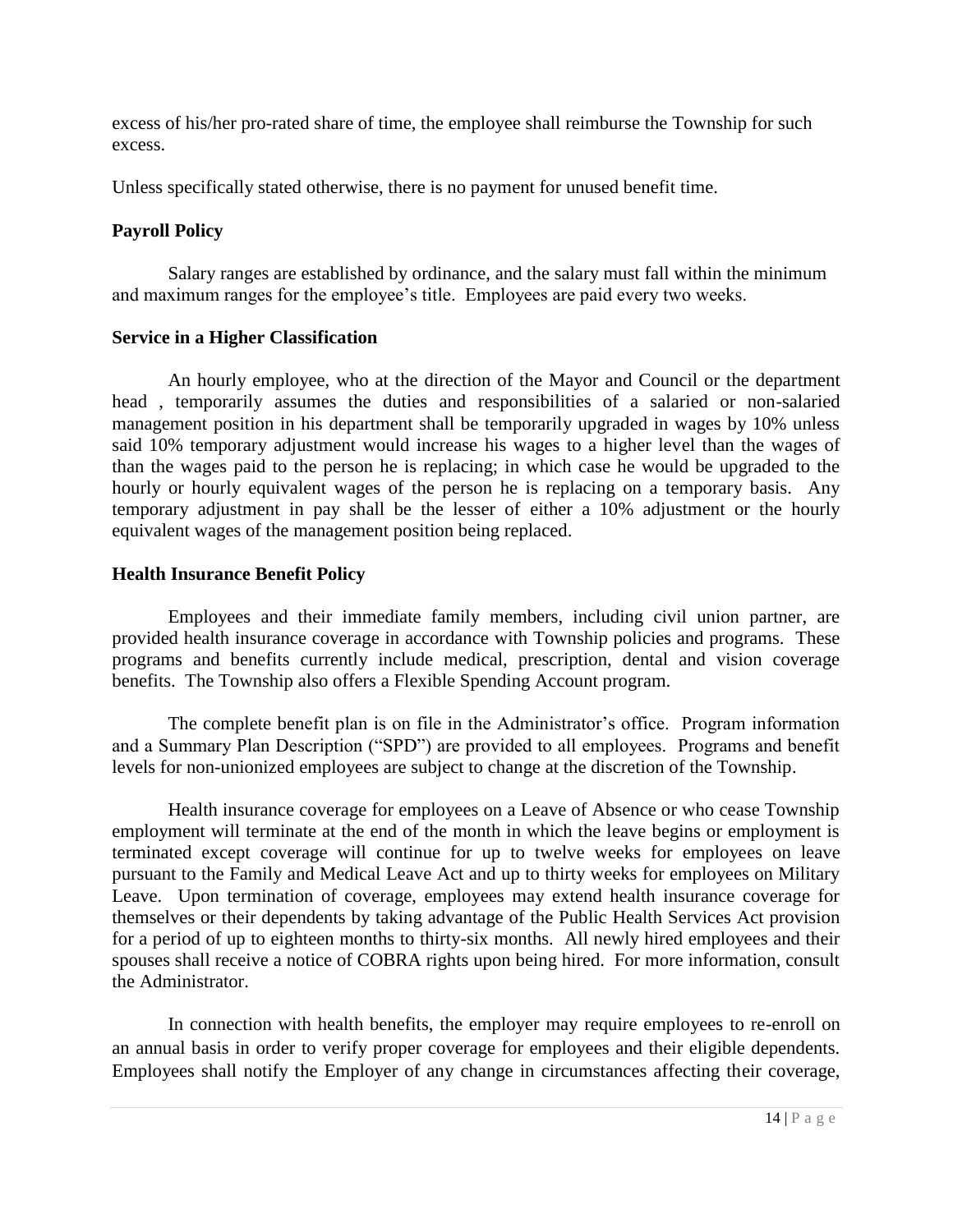e.g., birth, death, divorce, or a covered dependent reaching the age of twenty-six (26). Notice of the change should be provided as soon as possible, but no later than 30 days after the change in circumstances. Failure to timely report an event that would result in the addition of a dependent may result in a delay in coverage for the dependent. Failure to timely report an event that would result in the loss of dependent coverage may result in the imposition of financial liability and/or disciplinary action. The Employer reserves the right to conduct a coverage audit to verify proper coverage for employees and eligible dependents.

#### **Health Insurance Benefits Upon Retirement**

Upon retirement, employees of the Township hired on or before April 15, 2013 may be entitled to medical and prescription insurance coverage for the retiree and his/her spouse, subject to certain conditions. The benefit does not include dental, vision or any other category of benefit. Unless exempted by statute, retirees contribute to the cost of this benefit in accordance with the requirements of Chapter 78, P.L. 2011.

Eligibility for this benefit requires 25 years or more of service credit in a state or locally administered retirement system based upon 25 years of full-time employment including a minimum period of three years of full-time employment with Greenwich Township at the time of retirement. For purposes of this section, "full-time employment" means the employee worked not less than 35 hours per week and was on the regular payroll of the Township.

This benefit is subject to coordination of benefit provisions with the federal Social Security Medicare and/or Medical Benefits Program and is secondary to any other medical insurance benefit received by the retiree or his/her spouse. This benefit shall not be available if such benefit is available from any other source other than through Social Security.

Employees hired after April 15, 2013 are not entitled to this benefit and do not receive Township medical coverage in retirement.

See Section 12 of Chapter 120 of the Township Code for a full explanation of the terms and conditions for this benefit. Consult the Administrator for further information.

## **Retirement Policy**

Under State law, all employees must enroll in the New Jersey Public Retirement System or the Police and Fire Fighters Retirement System as applicable. The employee's contribution to the Plan will be deducted from the employee's pay. An employee who has completed the required number of years and who has reached the required age under the Plan may retire by notifying the department head in writing. The State retirement plans request six months advance notice to process the application. After giving notice of retirement, employees are expected to assist their department head and co-employees by providing information concerning their current projects and help in the training of a replacement. The department head will prepare an Employee Action form showing any pay or other money owed the employee. The Administrator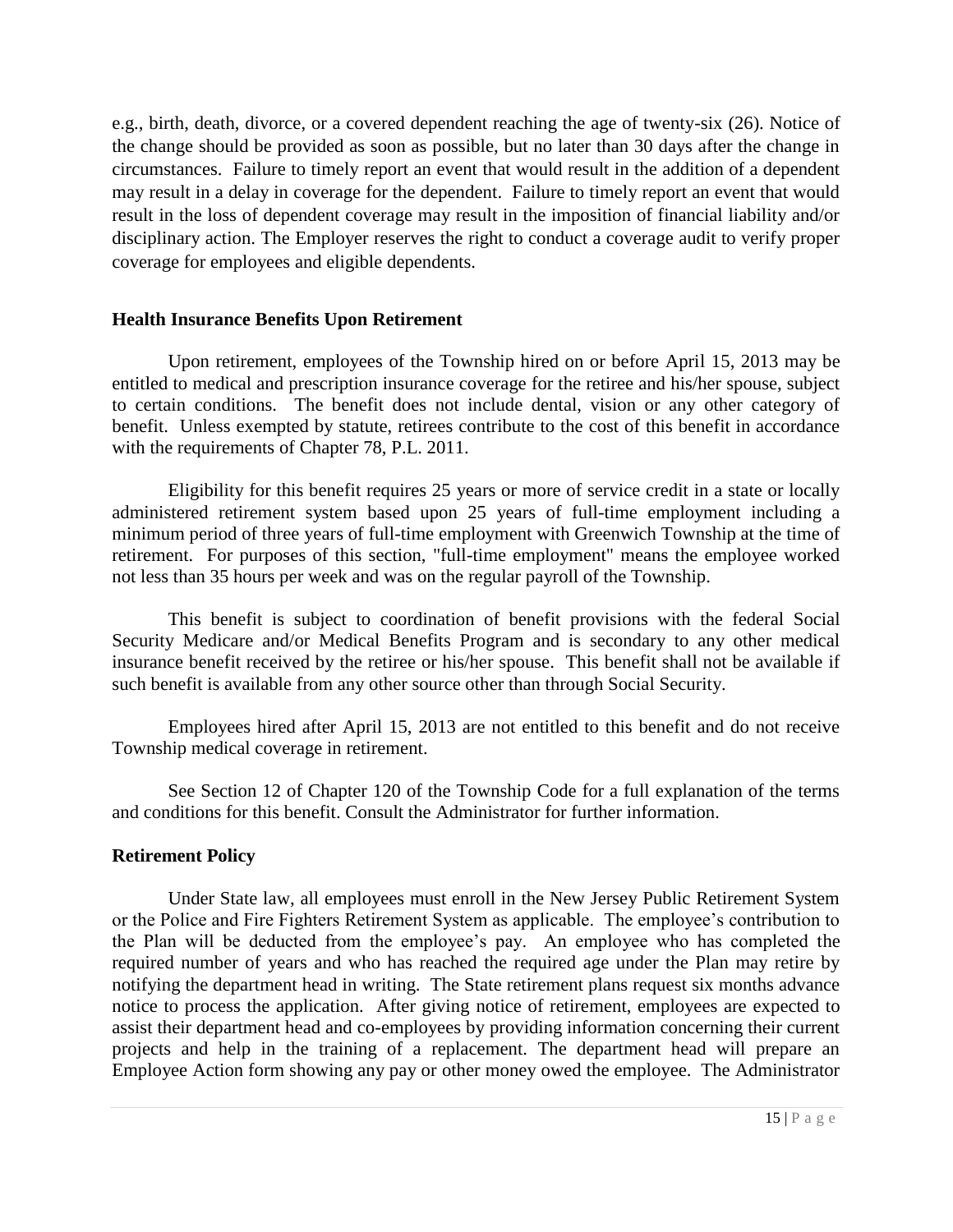will conduct a confidential exit interview to discuss benefits including COBRA options, appropriate retirement issues and pay due. A COBRA notification letter will be sent to the employee's home address. The exit interview will also include an open discussion with the employee. On or before the last day of work, and prior to receiving the final paycheck, the employee must return the Employee Identification Card, all keys and equipment. At this time, the employee will sign the termination memo designating all money owed and this memo will be retained in the official personnel file.

## <span id="page-21-0"></span>**VII. PAID AND UNPAID LEAVE**

Family leave, military leave, illness, intermittent, and other such leaves of absence shall be granted in accordance with federal and state laws/regulations, collective negotiations agreements, and any other guidelines that may be established by the Employer.

#### <span id="page-21-1"></span>**A. Paid Holidays**

Eligible employees shall enjoy the below listed holidays without loss of pay. Employees must have accountable time before and after the designated holiday to be eligible for this benefit.

New Year's Day Martin Luther King Day Washington's Birthday Good Friday Memorial Day Independence Day Labor Day Veterans Day Election Day Thanksgiving Day Day after Thanksgiving Christmas Day Employee Birthday

## <span id="page-21-2"></span>**B. Sick Leave**

Full time employees are granted 15 paid sick days per year in accordance with Township policy or as stated in the applicable negotiated agreement.

Employees *not* entitled to this benefit of 15 paid sick days, such as part time, temporary and seasonal employees, are entitled to paid sick leave under the New Jersey Paid Sick Leave Act ("PSLA") at the rate of 1 hour of paid sick leave for every 30 hours of time worked, to a maximum of 40 hours of paid sick leave each year.

New Jersey Paid Sick Leave ("PSL") is earned from the date of hire, but may not be used until after 120 days of employment. There is no compensation for any unused PSL.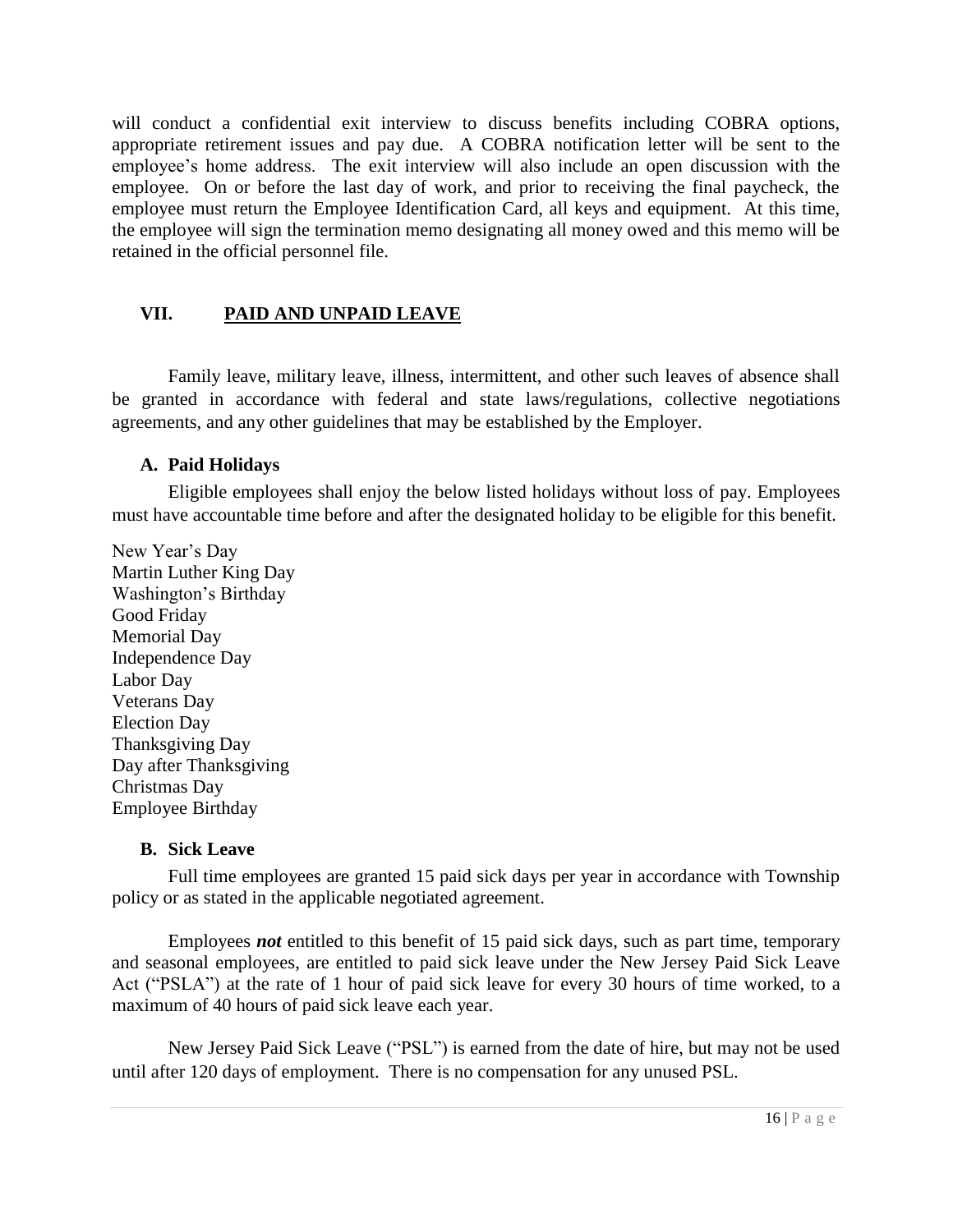The Act provides as follows:

For every 30 hours worked, an employee shall accrue one hour of sick leave. An employee may accrue or use in any year, or carry forward from one year to the next, no more than 40 hours of earned sick leave.

The Employer permits an employee, pursuant to N.J.S.A. § 34:11D-3(a), to use the earned sick leave accrued for any of the following instances:

(1) Time needed for diagnosis, care, or treatment of, or recovery from, the employee's own mental or physical illness, injury or other adverse health condition, or for preventive medical care for the employee;

(2) To aid or care for a family member during diagnosis, care, or treatment of, or recovery from, the family member's mental or physical illness, injury or other adverse health condition, or during preventive medical care for the family member;

(3) If an employee or a family member are a victim of domestic or sexual violence, and are obtaining services from a designated domestic violence agency or other victim services organization, medical attention, legal services, counseling, or are relocating due to the domestic or sexual violence;

(4) Closure of an employee's workplace, or of the school or place of care of an employee's child, due to an epidemic or public health emergency, or because of the issuance by a public health authority of a determination that the presence of the employee or their family member in the community would jeopardize the health of others; or

(5) If an employee needs to attend a school-related conference, meeting, function or other event requested or required by an administrator, teacher, or other professional school staff member responsible for the education of the employee's child, or to attend a meeting regarding care provided to the child in connection with the child's health conditions or disability.

In regard to the above, the Employer requires three (3) days' notice for any foreseeable use of leave. If the use of leave is unforeseeable, the employee should notify the Employer as soon as practicable of their need to use same. Should an employee need to use three (3) or more consecutive days of leave, said employee must provide the Employer with reasonable documentation that the leave is being taken for one of the purposes permitted above. Reasonable documentation shall be as defined in N.J.S.A. § 34:11D-3(b).

Note: All employees may use sick leave for the purposes stated above in  $(1) - (5)$ .

## **Payment for Unused Sick Leave upon Retirement**

Employees retiring from the Township in good standing shall be compensated for 35% of the value of unused sick days as of the date of retirement based on the employee's daily rate of pay as of the date of retirement. For employees hired on or after May 1, 2010, this benefit is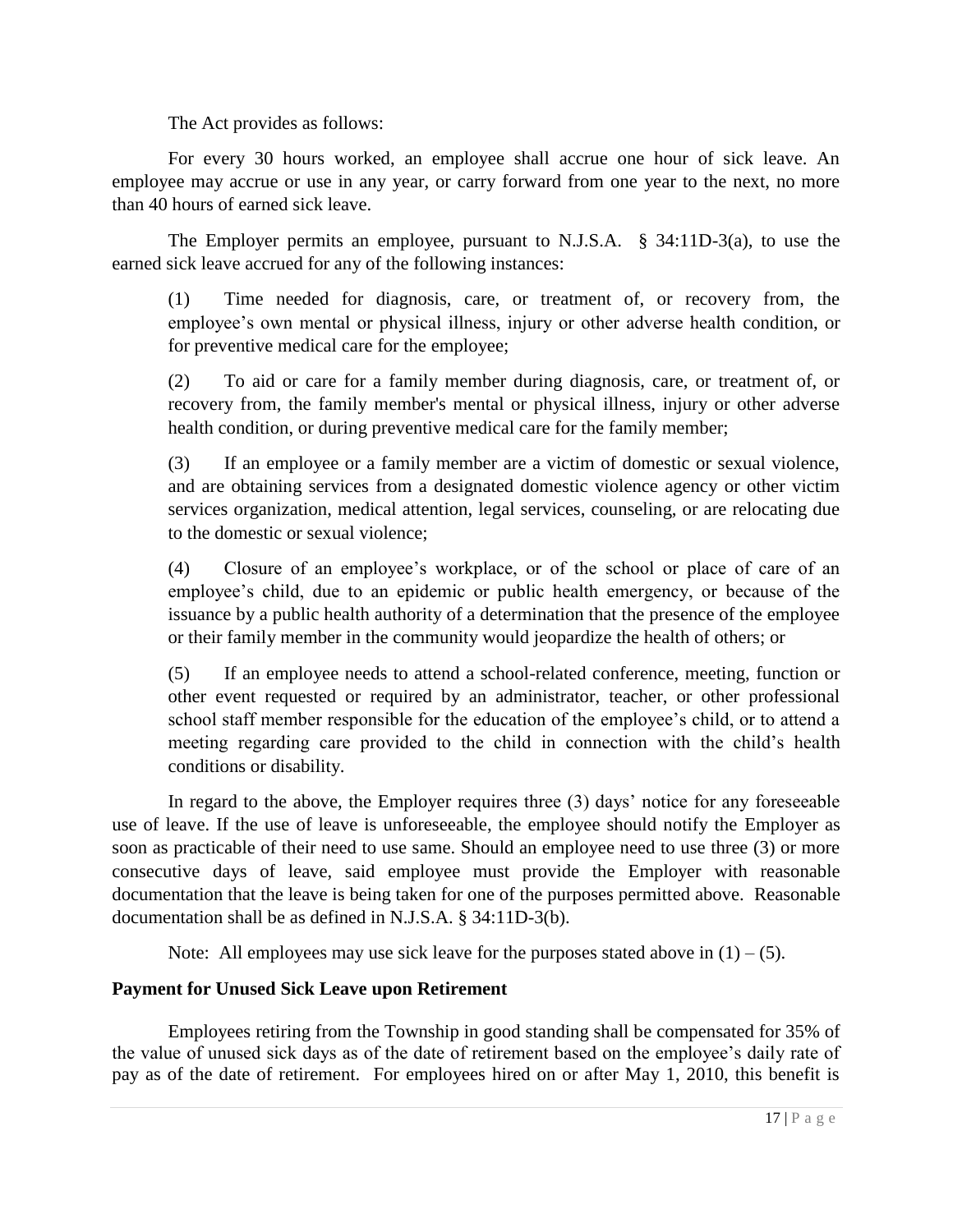capped and may not exceed a total payment of \$15,000. Employees hired after January 1, 2014 shall not be paid for unused sick leave upon retirement. Retirement in good standing means retirement with 25 years of credited service under the pension system in which the employee participates.

<span id="page-23-0"></span>Payment of accrued sick leave upon retirement shall be paid in three equal annual installments.

## **C. Vacation Leave Policy**

Full time employees earn annual vacation time based on the schedule below. Vacation time is credited as of the first of the year and is earned on a pro rata basis in anticipation of continued employment for the full year. Vacation time is prorated to the date of separation, if the employee is not employed for the full year.

| After 50 week of service  | 5 days  |
|---------------------------|---------|
| After 2 years of service  | 10 days |
| After 5 years of service  | 15 days |
| After 10 years of service | 20 days |
| After 20 years of service | 25 days |

Subject to any legal requirements, or limitations, annual vacations, with pay, are authorized on the following basis:

1. All vacations will be chosen on the basis of position and then seniority.

2. All vacation time must be used in the current year and cannot be accumulated.

3. Extra compensation will not be allowed in lieu of unused vacation. Each and every employee, without exception, must take the authorized annual vacation period for health, rest, relaxation or pleasure.

4. All vacations are subject to the approval of the department head. The grant of the vacation requested shall depend upon the service requirements of the Township during such vacation leave.

5. Hourly employees may use 2 weeks of vacation time which may be taken on a daily basis with the approval of the department head.

6. Entitlement to vacation in any calendar year shall be subject to the condition that the employee has actually worked for the Township at least 130 of the immediately preceding 260 work days based upon a five day work week. An employee who fails to meet this requirement shall not be entitled to any vacation time for the calendar year in question. "Time worked" is time when the employee is physically at work.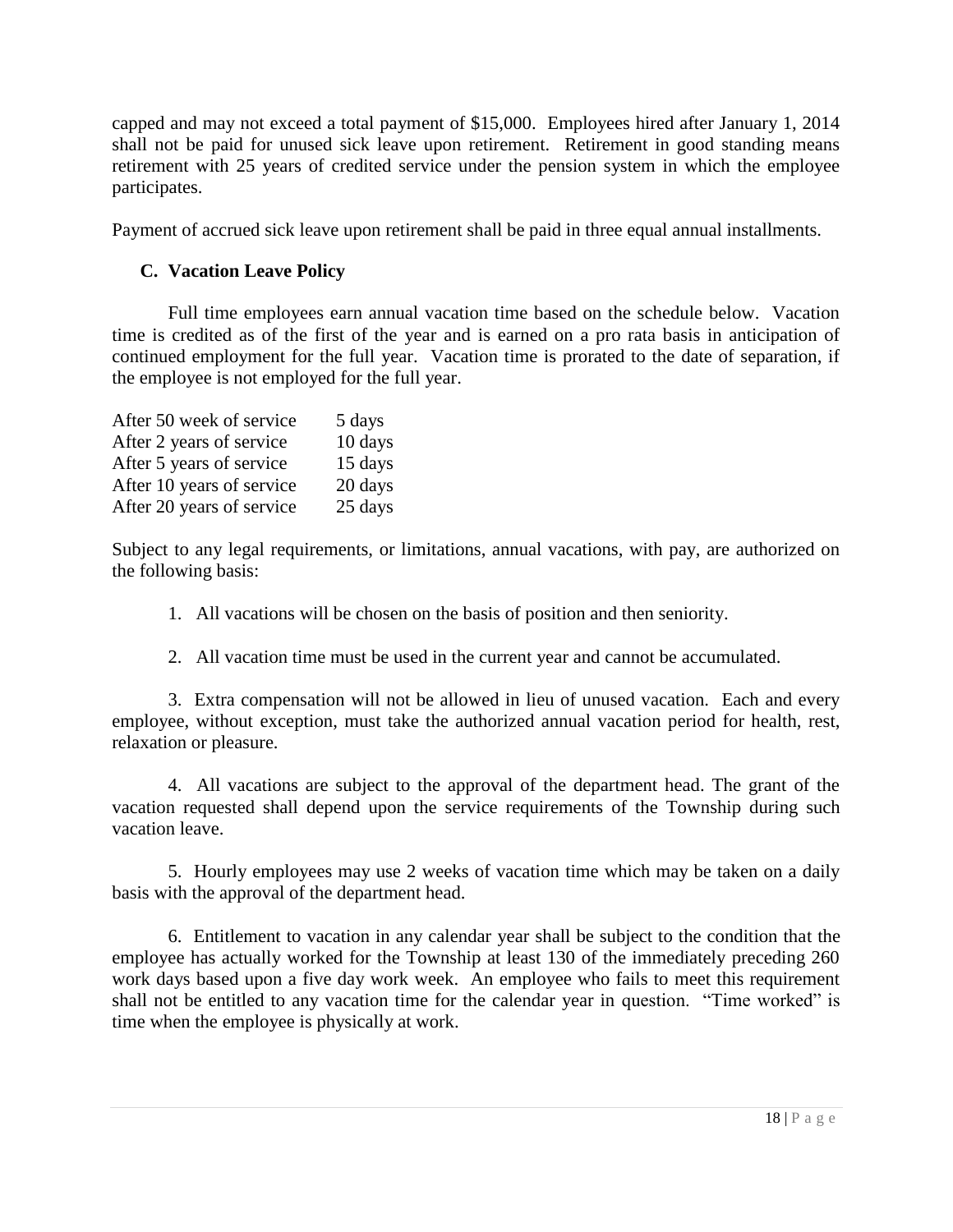7. Unused vacation time is forfeited, except that up to one week (5 days) of vacation time may be carried over for use in the succeeding year. Not more than one week of banked vacation time may be carried at any one time. In the event extraordinary circumstances prevent an employee from utilizing all of his banked time, the employee may request special consideration from Mayor and Council to carry over additional vacation time in excess of one week. If the request is granted, the additional vacation time (in excess of one week) must be used on or before March 31 of the following year. All carry over requests must be submitted to the Mayor and Council prior to the second scheduled meeting of the Township Council in the month of December.

## <span id="page-24-1"></span><span id="page-24-0"></span>**D. Personal Days**

Full time employees are entitled to 3 personal days per calendar year. Unused personal days do not accumulate and cannot be carried over to the following year. The employee shall request permission to use a personal day from the department head at least 7 days in advance of the intended date for use of the personal day. The department head has the discretion to waive the 7 day notice requirement, provided there is no adverse impact upon department operations.

An additional personal day will be granted to an employee who goes 6 consecutive months with no lost time due to illness or injury. The extra personal day shall be used within the 6 month period immediately after the extra day is granted.

## **E Bereavement Leave**

Employees are entitled to leave with pay because of death in the family. Such leave shall start when requested, to ensure time off to attend the funeral. The leave may be taken either on the day of the funeral or within two days before or after the funeral to allow time for travel and/or family matters. These time frames are subject to modification to accommodate religious traditions and/or observances.

Time off shall be as follows:

Five days - spouse, civil union partner, or child;

Three days - parent, sibling or grandchild; and,

One day - mother-in-law, father-in-law, brother-in-law, sister-in-law, grandparents of employee and spouse, uncle, aunt, cousin, niece or nephew of employee.

Employees seeking additional time off may utilize unused vacation, sick or personal time. In the absence of available accrued time, a request for additional time will be considered as a request for a leave of absence without pay.

## <span id="page-24-2"></span>**F. Family and Medical Leave**

The Employer shall provide family and medical leave in accordance with the federal Family and Medical Leave Act ("FMLA") and the New Jersey Family Leave Act ("NJFLA"). The Employer will comply with requirements of the New Jersey and Federal Family Leave laws. The laws have similar and different provisions that may provide different rights and obligations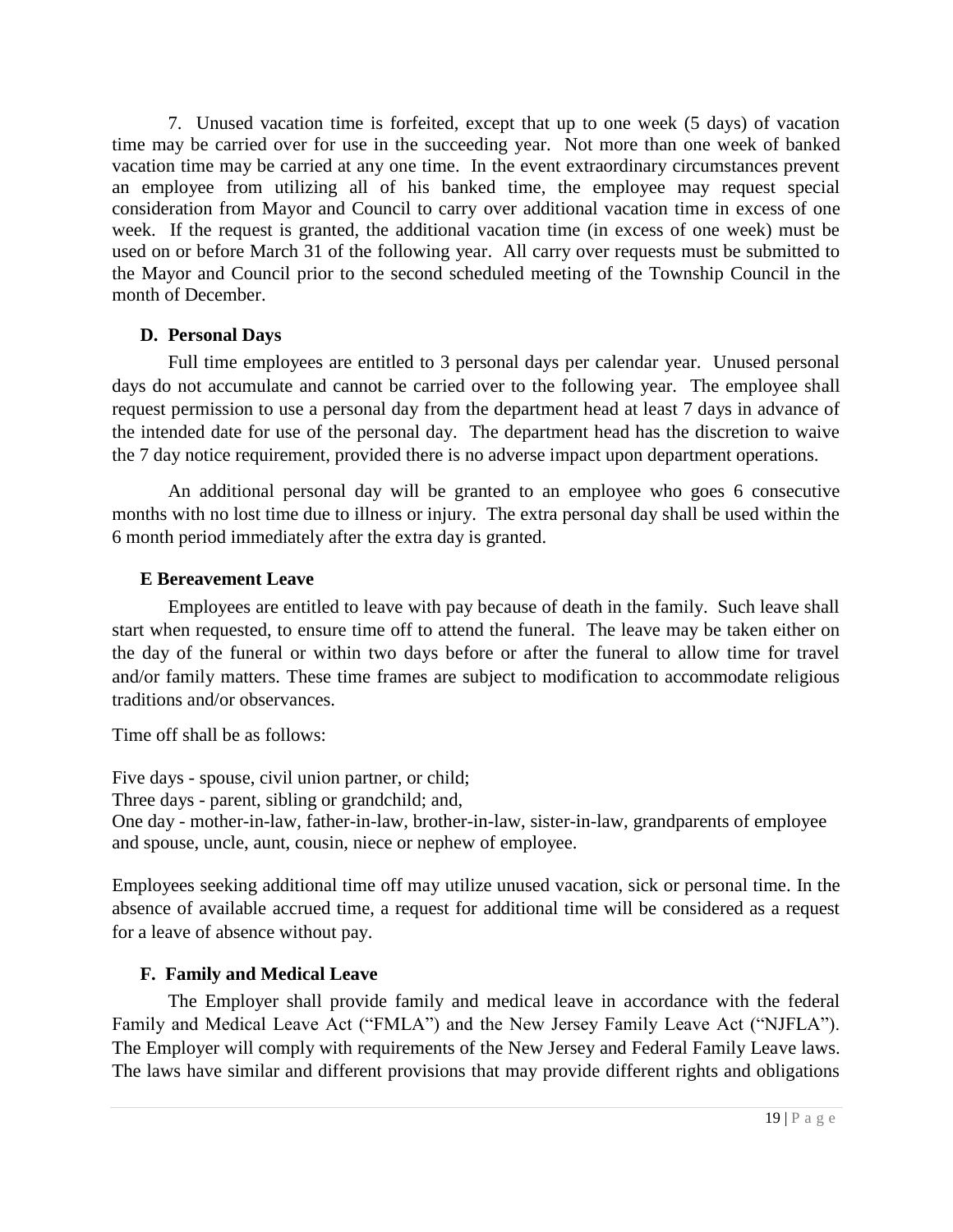for the employee and/or the Employer. The employee shall be afforded the most favorable rights if there is a conflict in the rights afforded to the employee under the laws.

**FMLA Leave** – The FMLA entitles eligible employees with up to twelve (12) weeks of unpaid, job-protected leave in a defined twelve (12) month period for the following reasons:

- a. the birth of a child and in order to care for such child;
- b. the placement of a child with the employee for adoption or foster care;
- c. in order to care for the family member of the employee who is suffering from a serious health condition;
- d. for a serious health condition that makes the employee unable to perform the functions of his/her position; or
- e. because of any qualifying exigency arising out of the fact that the employee's family member is a military member on active duty or call to covered active duty status (or has been notified of an impending call or order to covered active duty).

In addition, eligible employees may take up to a combined total of twenty-six (26) unpaid workweeks in a single twelve (12) month period to care for a covered military service member with a serious injury or illness.

FMLA Eligibility – To be eligible for FMLA leave, an employee must have: (i) worked for the Employer for at least twelve (12) months; (ii) worked at least 1,250 hours in the twelve (12) months immediately preceding commencement of the leave; and (iii) be employed at a worksite where the employer has at least fifty (50) employees within seventy-five (75) miles. The twelve (12) months the staff member must have been employed need not be consecutive months pursuant to 29 CFR §825.110(b). The minimum 1,250 hours worked shall be determined according to the principles established under the Fair Labor Standards Act ("FLSA") for determining compensable hours of work pursuant to 29 CFR §785. Entitlement to FMLA leave taken for the birth of a son or daughter or placement of a son or daughter with the staff member for adoption or foster care shall expire at the end of the twelve (12) month period beginning on the date of such birth or placement.

Pursuant to 29 CFR §825.201(b), married couples both employed by the Employer are limited to a combined total of twelve (12) weeks of leave during the applicable twelve (12) month period if the leave is taken for the birth of a child, or to care for such child after birth; for placement of a child with the staff member for adoption or foster care or in order to care for the child after placement; or to care for the staff member's parent with a serious health condition.

Returning from FMLA Leave – Upon return from FMLA leave, an employee shall be entitled to the position he/she held when the FMLA leave commenced, or to an equivalent position of like seniority, status, employment benefits, pay, and other conditions of employment. If the Employer experiences a reduction in force or layoff and the employee would have lost his/her position had the staff member not been on family leave as a result of the reduction in force or pursuant to the good faith operation of a bona fide layoff and recall system, including a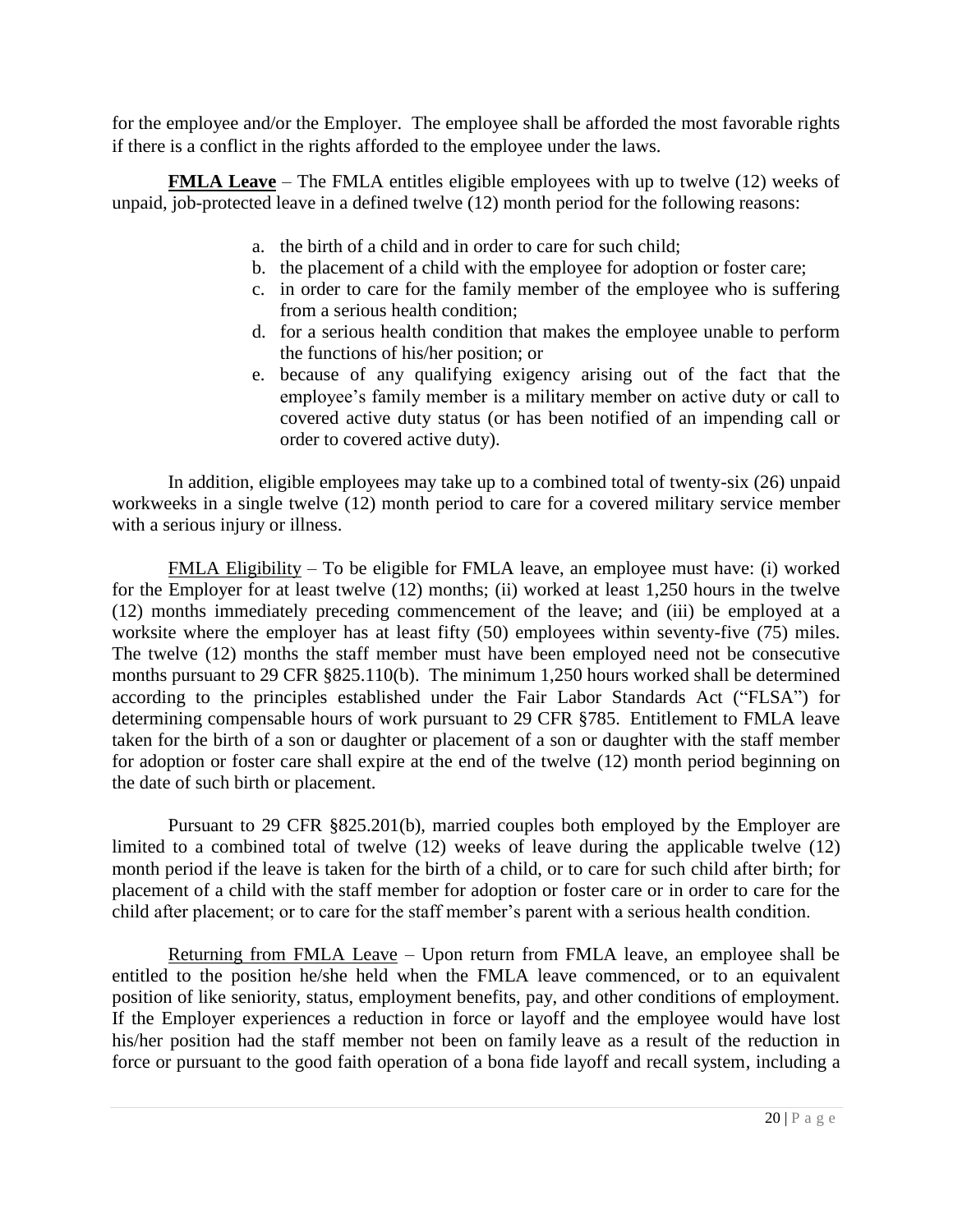system under any collective bargaining agreement, the employee shall be entitled to reinstatement to the former or an equivalent position in accordance with applicable statutes, codes, and laws.

Certification of Health Care Provider – The Employer expects that requests for FMLA leave for the purposes of the employee's own serious health condition, or to care for a family member with a serious health condition, shall be accompanied by a completed Certification of Health Care Provider (attached). Notwithstanding, following submission of a request for FMLA leave, an employee shall have up to fifteen (15) calendar days to provide the Employer with a completed Certification.

Prior to designating an employee for FMLA leave, he/she shall be required to provide the Employer with the attached FMLA Certification of Health Care Provider form, completed by the employee's and/or employee's family member's health care provider. The information contained in the completed Certification shall guide the Employer in appropriate designation of the employee's leave of absence. The Employer reserves the right to seek additional documentation necessary to initiate/continue an employee's FMLA leave, in accordance with applicable FMLA regulations.

FMLA Entitlement Period – The method to determine the twelve (12) month period in which the twelve (12) weeks of FMLA leave entitlement occurs will be a "rolling" twelve (12) month period measured backward from the date an employee uses any family leave.

Employment While on FMLA Leave – An employee designated for FMLA leave is prohibited from performing any services on a full-time basis for any person for whom the employee did not provide services immediately prior to commencement of the leave. An employee using FMLA leave may commence part-time employment that shall not exceed half the regularly scheduled hours worked for the Employer. The employee may continue the parttime employment that commenced prior to the FMLA leave at the same number of hours that the staff member was regularly scheduled prior to such leave.

**NJFLA Leave** – The NJFLA entitles eligible employees with up to twelve (12) weeks of unpaid, job-protected leave in a defined twenty-four (24) month period for the following reasons:

- a. the birth of a child and in order to care for such child;
- b. the placement of a child with the employee for adoption or foster care;
- c. in order to care for the family member of the employee who is suffering from a serious health condition; or
- d. because of any qualifying exigency arising out of the fact that the employee's family member is a military member on active duty or call to covered active duty status (or has been notified of an impending call or order to covered active duty).

NJFLA Eligibility – To be eligible for NJFLA leave, an employee must have: (i) worked for the Employer for at leave twelve (12) months; and (ii) worked at least 1,000 hours in the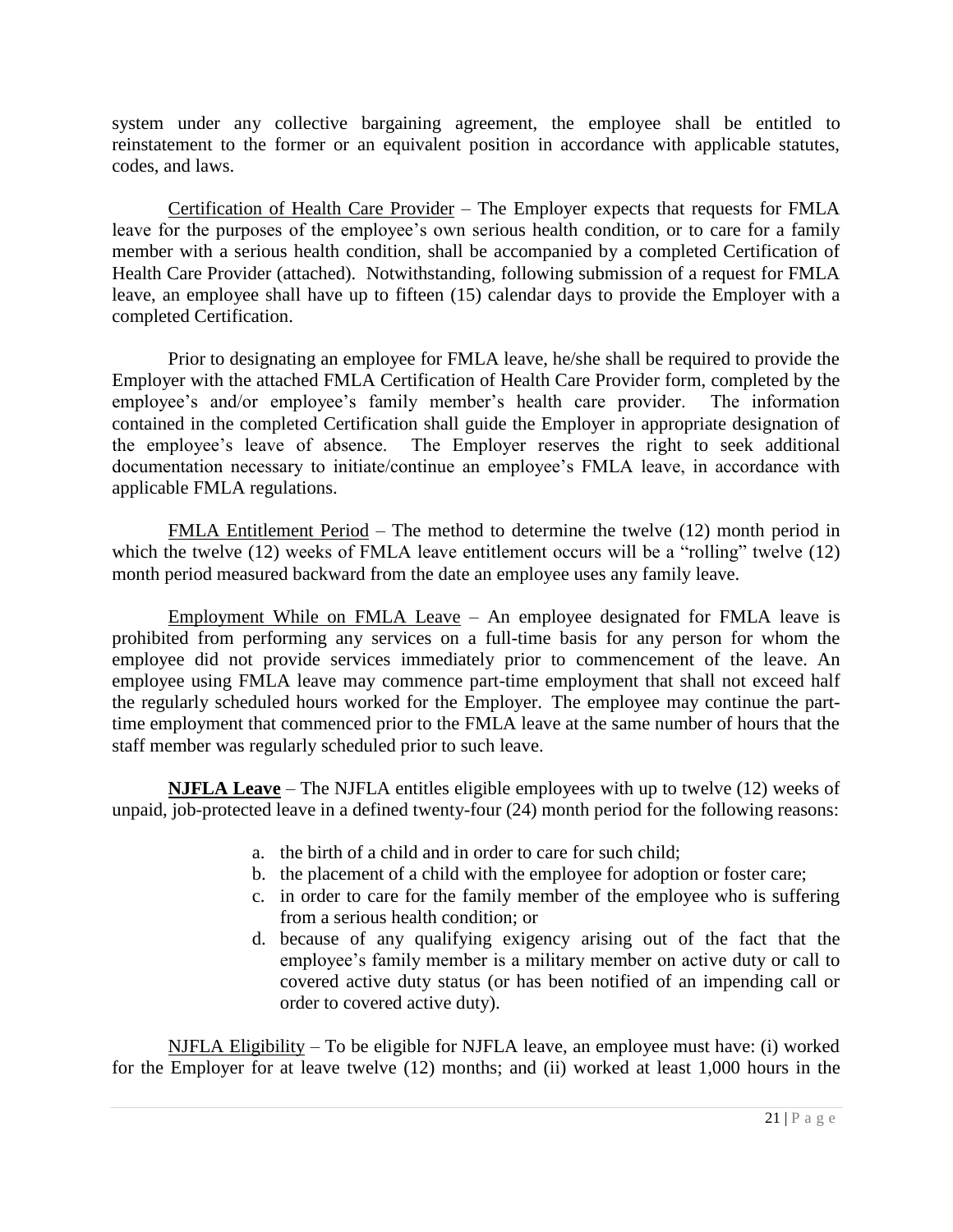twelve (12) months immediately preceding commencement of the leave. The calculation of the twelve-month period to determine eligibility shall commence with the commencement of the NJFLA leave. NJFLA leave taken for the birth or adoption of a healthy child may commence at any time within a year after the date of the birth or placement for adoption.

The Employer shall grant a family leave under the NJFLA to more than one employee from the same family at the same time, provided such employees are otherwise eligible for the leave. N.J.A.C. 13:14-1.12.

Employment While on NJFLA Leave – An employee designated for NJFLA leave is prohibited from performing any services on a full-time basis for any person for whom the employee did not provide services immediately prior to commencement of the leave. An employee on NJFLA leave may commence part-time employment that shall not exceed half the regularly scheduled hours worked for the Employer. The employee may continue the part-time employment that commenced prior to the NJFLA leave at the same number of hours that the staff member was regularly scheduled prior to such leave.

NJFLA Entitlement Period – The method to determine the twenty-four (24) month period in which the twelve (12) weeks of NJFLA leave entitlement occurs will be a "rolling" twenty-four (24) month period measured backward from the date an employee uses any leave.

Intermittent and/or Reduced Schedule Leave – Requests for intermittent and/or reduced schedule leave under both the FMLA and the NJFLA shall be reviewed by the Employer on a case-by-case basis and in accordance with the federal and State laws and regulations promulgated thereto.

Relationship to Other Laws – If the employee is eligible for leave for reasons provided under both the FMLA and NJFLA, then the leave time taken shall be concurrent and be applied to both laws. In the event the reason for the family leave is recognized under one law and not the other law, the employee is eligible for each law's leave entitlements within one twelve (12) month period. For example, an employee may use his/her FMLA leave for a twelve (12) week family leave for their own pregnancy, which is considered a "serious health condition" under FMLA, and upon conclusion of the twelve (12) weeks of FMLA leave, the employee would be eligible for a twelve (12) week NJFLA leave to care for their newborn or any other reasons pursuant to the NJFLA.

During any period of designated FMLA/NJFLA leave, the Employer shall continue an employee's group health benefits in a manner consistent with that to which the employee received immediately preceding commencement of the FMLA/NJFLA leave. The employee is responsible to make all group health benefits contributions during his/her leave period, in accordance with Chapter 78, P.L. 2011, and any applicable collective negotiations agreement. If an employee does not return to work after his/her FMLA/NJFLA leave expires, the Employer is entitled to recover health insurance costs paid while the employee was on FMLA/NJFLA leave.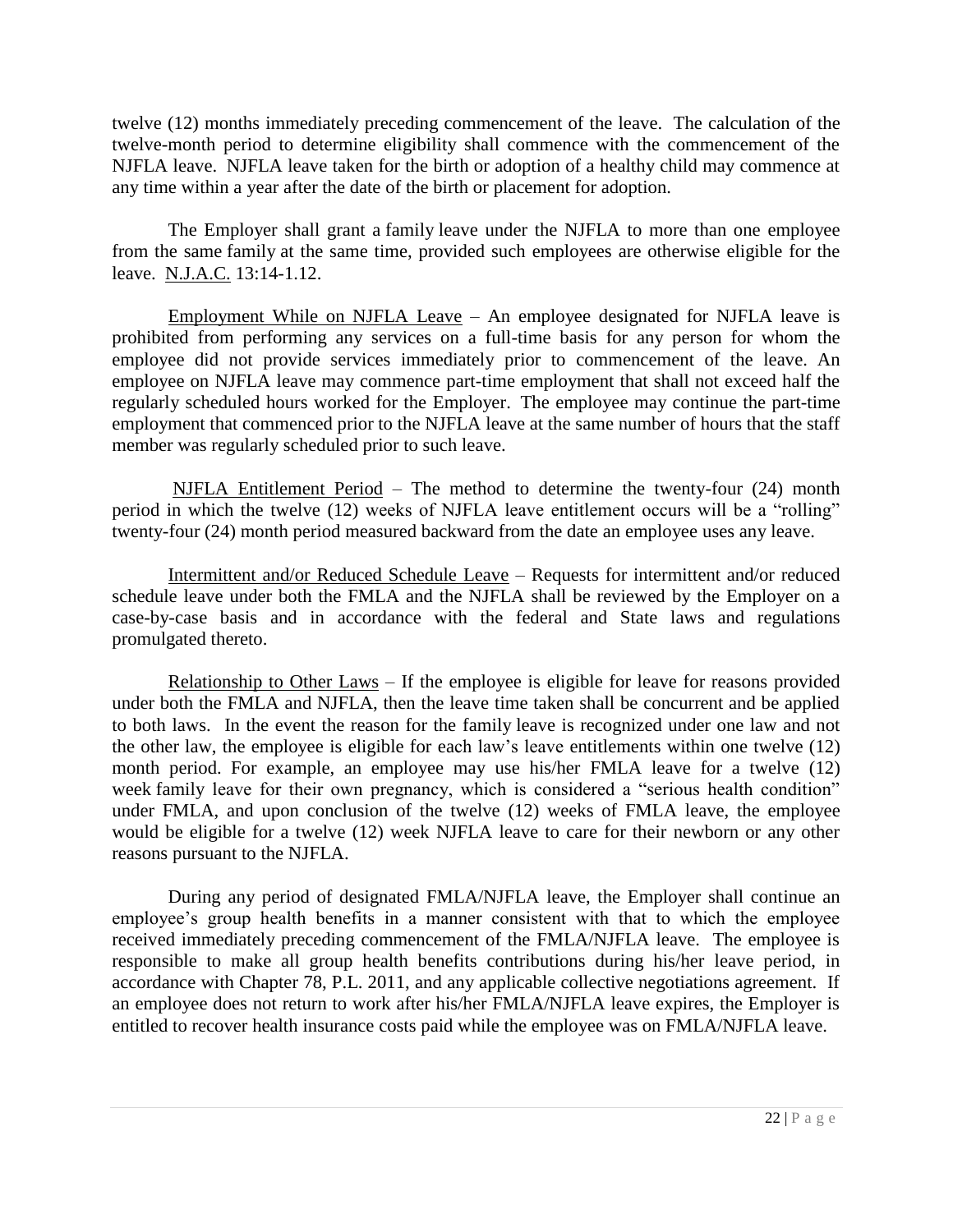Following exhaustion and/or termination of the FMLA/NJFLA leave period, the Employer may continue an employee's group health benefits, at the employee's request. In the event that the employee determines to continue his/her group health benefits following a period of designated FMLA/NJFLA leave, he/she shall be solely responsible for the full premium amount due.

During a period of unpaid leave to care for a family member with a serious health condition or a newborn or adopted child or child placed into foster care with the employee, the employee may be eligible for up to six (6) consecutive weeks (twelve (12) weeks, effective July 2020) of Family Leave Insurance ("FLI") payments through the State in a twelve (12) month period. FLI is a monetary benefit paid by the State and not a separate leave entitlement, and will thus run concurrently with FMLA and/or FLA leaves.

## <span id="page-28-0"></span>**G. Domestic Violence Leave**

The New Jersey Security and Financial Empowerment Act, also known as the "NJ SAFE Act" provides protection for employees and their family members who have been the victim of domestic violence or sexual assault. Employees are entitled to twenty (20) days of unpaid protected leave from work to:

- Seek medical attention for physical or psychological injuries;
- Obtain services from a victim services organization, pursue psychological or other counseling;
- Participate in safety planning for temporary or permanent relocation;
- Seek legal assistance to ensure health and safety of the employee or the employee's relative; or
- Attend, participate in, or prepare for a criminal or civil court proceeding relating to an incident of domestic or sexual violence.

To be eligible for the leave, an employee must meet the following criteria:

- The employee or their family member must be a victim of domestic violence or a sexually violent offense;
- The employee must have worked for the employer for at least twelve (12) months and for at least 1,000 hours during the twelve (12) month period immediately preceding the requested leave; and
- The twenty (20) day leave must be taken within one (1) year of the qualifying event.

Employees may take leave on an intermittent basis but such leave cannot be shorter than one (1) full day. To the extent the leave is foreseeable, employees must provide advance notice. In addition, employees seeking leave must provide proof that they qualify for the leave. Such proof may include a restraining order, letter from a prosecutor, proof of conviction, medical documentation or a certification from an agency or professional involved in assisting the employee.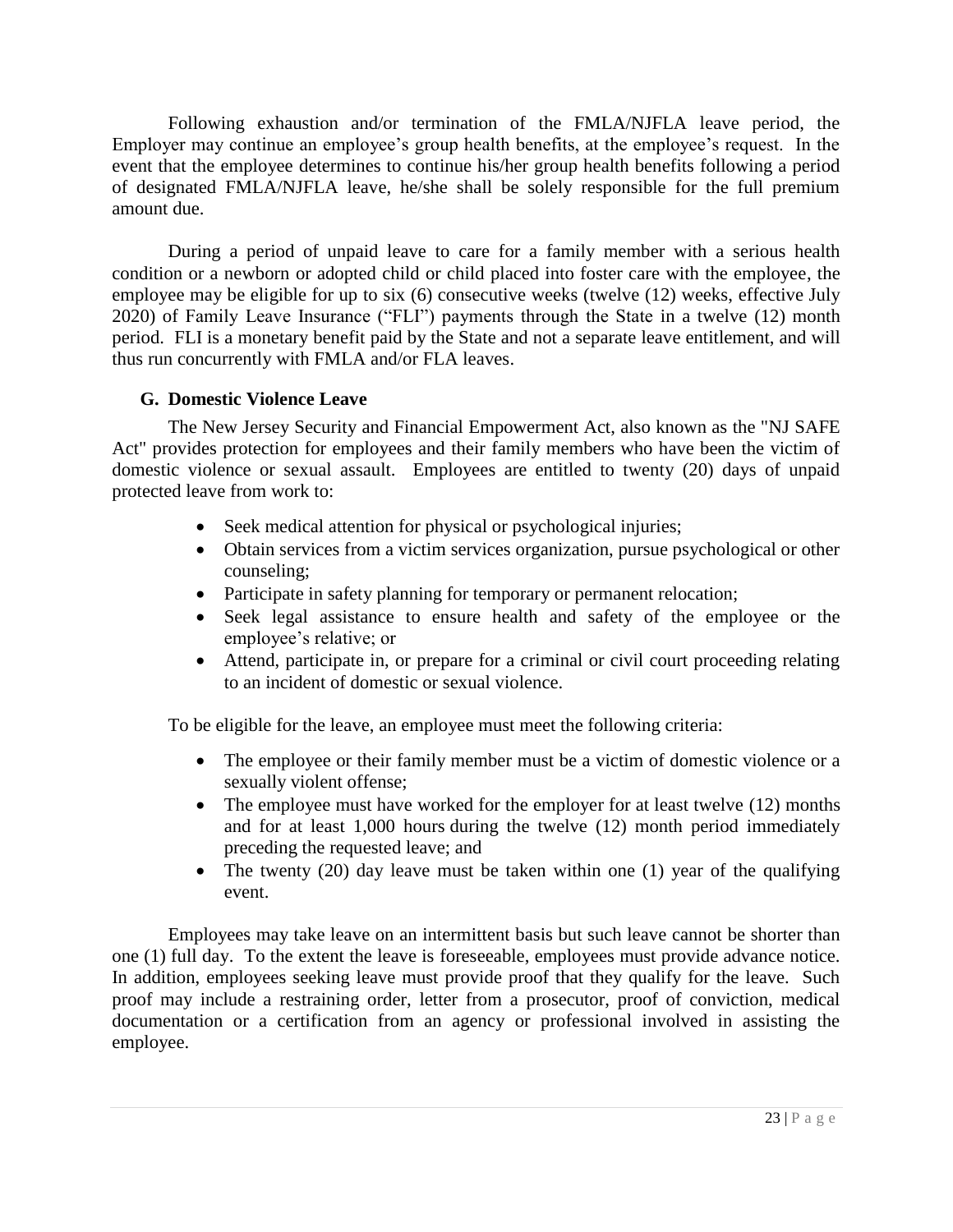In certain circumstances, the basis for the leave may also qualify under the federal Family and Medical Leave Act ("FMLA") and/or the New Jersey Family Leave Act ("NJFLA"). If so, the Employer will treat the leave concurrently with the leave under those statutes.

The Employer shall protect the privacy of employees who seek leave by holding the request for leave, the leave itself or the failure to return to work "in the strictest confidence."

The Employer shall not retaliate, harass or discriminate against any employee exercising his/her right to take the leave provided by this policy.

Employees taking such leave may be eligible for Family Leave Insurance benefits through the State.

#### <span id="page-29-0"></span>**H. Military Leave**

The Employer recognizes that a strong, ready Reserve and National Guard are essential to the defense of this nation in time of national emergency, disaster, domestic violence, or foreign aggression. The Employer also encourages its employees to serve in the Reserve or National Guard and recognizes the great personal and economic sacrifices of the patriotic men and women who may be called to duty in time of crisis.

Military leave with pay will be granted to an employee in accordance with N.J.S.A. 38:23-1, N.J.S.A. 38a:4-4 and the Uniformed Services Employment and Reemployment Rights Act ("USERRA").

## <span id="page-29-1"></span>**I. Jury Duty**

An employee required to render jury service shall be entitled to be absent from work during that service and will be paid the difference between any payment received for jury duty and the employee's regular salary.

The employee will report for work on any day where jury service is suspended or terminated and there are 4 or more hours remaining in the employee's regularly scheduled work day.

The employee shall provide a copy of the jury summons to the Department Head within two days of its receipt.

Witness Duty Leave of Absence. The Employer is aware that employees may be subpoenaed to appear as witnesses in trials before the court. The Employer will provide employees with time off without loss of pay if the appearance is at the request of the Employer. For personal matters and matters not at the Employer's request, employees will use available personal days or vacation days.

## <span id="page-29-2"></span>**J. Leave without Pay**

A personal unpaid leave of absence for more than three consecutive working days without pay may be requested of the department head by any employee by submitting, in writing,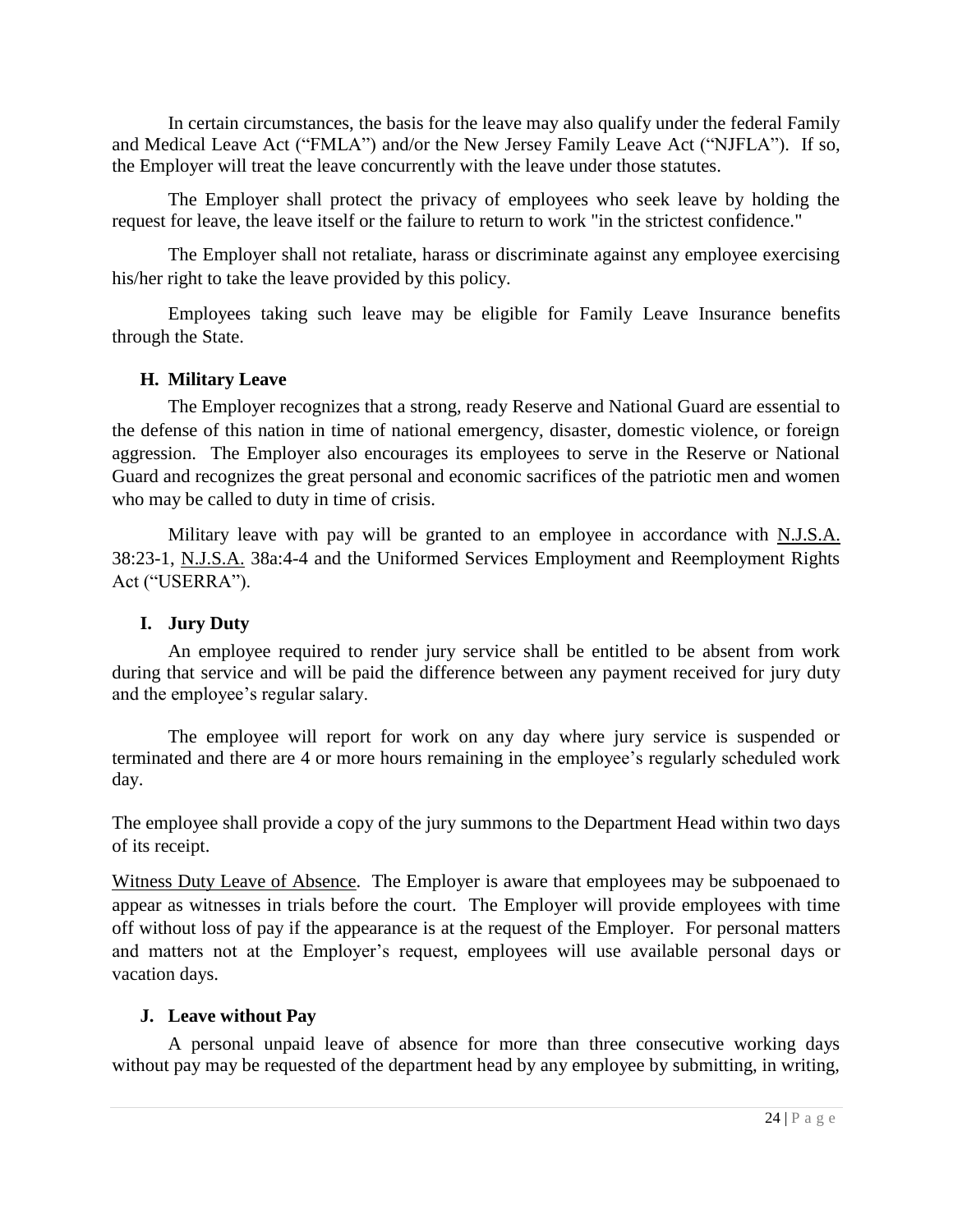the reason or reasons why the request should be granted, the date when the employee desires the leave to begin and the probable day of return to duty. The department head shall append his recommendation and forward the request to the Administrator, who shall render a decision.

A request for a leave of absence in excess of two calendar weeks may be requested. Each case shall be processed and considered in the above manner, except that it must be additionally approved by the Township Council on its merits, without establishing a precedent.

Personal leaves are not granted for the purpose of seeking or accepting employment with another employer, or for extended vacation time. Employees on personal leave of absence for more than two weeks in any month will not receive holiday pay, and will not accrue personal leave, sick leave or vacation time for that month. Health benefits may also be impacted. Refer to the Township Health Benefits Policy.

A personal leave is granted with the understanding that the employee intends to return to work for the Township. If the employee fails to return upon expiration of the leave, the employee shall be considered to have resigned.

Unless specifically indicated otherwise, no sick leave, holiday, vacation benefits or any other fringe benefits shall accrue during a leave of absence without pay. The employee's anniversary date shall be adjusted to reflect the length of the absence for the purposes of computing longevity, if applicable.

## <span id="page-30-0"></span>**VIII. WORKERS' COMPENSATION**

Employees who suffer job-related injuries and illnesses may be entitled to medical expenses, lost income and other compensation under the New Jersey Workers' Compensation Act ("NJWCL"). The Employer covers workers' compensation benefits through its membership in a joint insurance fund and/or with a self-insurance plan. Any occupational injury or illness must be immediately reported to the employee's supervisor or Department Head. All required medical treatment must be performed by a Workers' Compensation Physician appointed by either the joint insurance fund or the Employer, and payment for unauthorized medical treatment may not be covered pursuant to the NJWCL.

Unless explicitly provided for in a collective negotiations agreement, the Employer will only pay, either directly or through its Workers' Compensation insurer, those benefits that are specifically provided for under the NJWCL and will not supplement these benefits with additional benefits.

## <span id="page-30-1"></span>**IX. DOMESTIC VIOLENCE POLICY**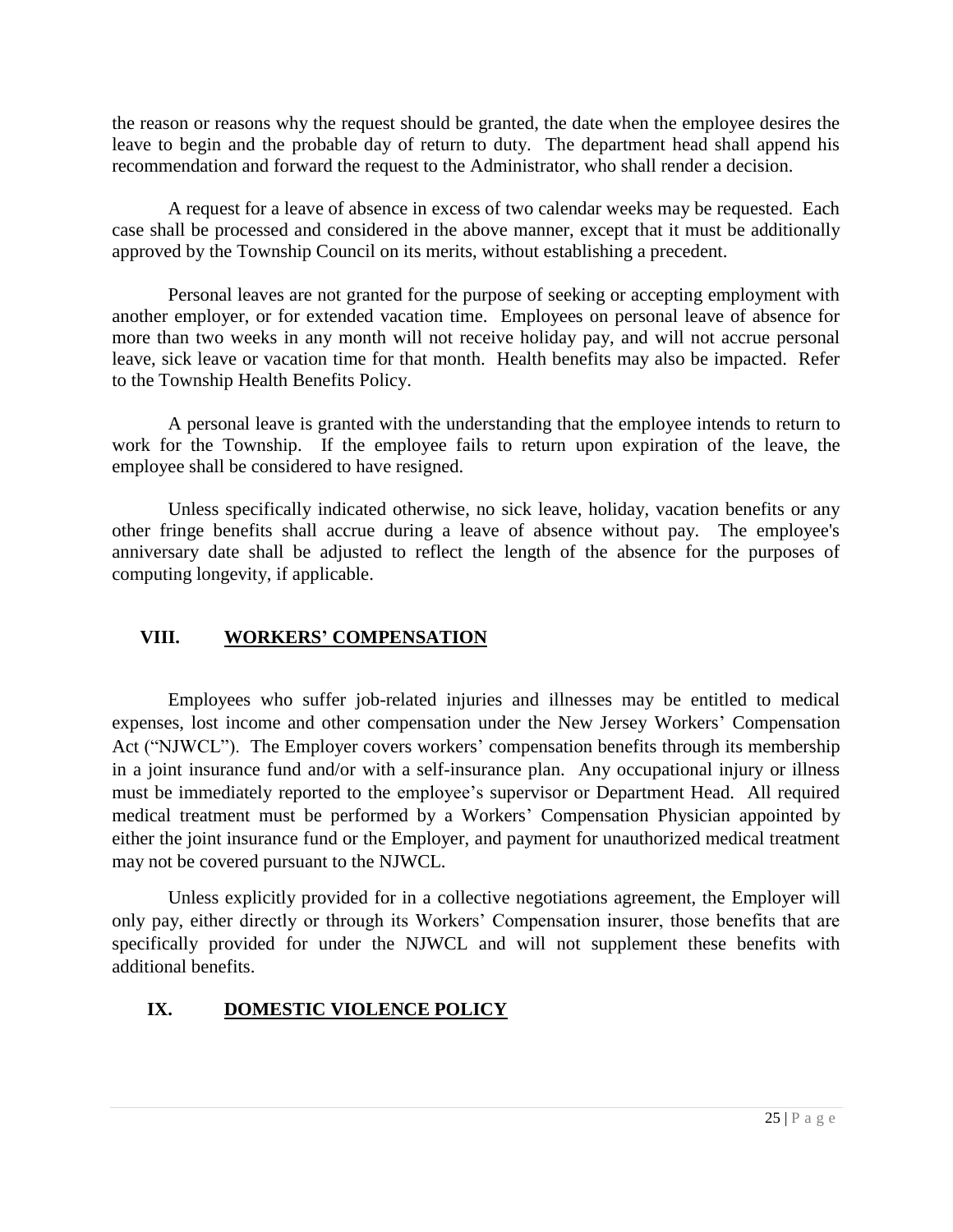The Employer hereby adopts the Statewide Domestic Violence Policy for Public Employers released by the New Jersey Civil Service Commission, which is applicable to all public employers pursuant to N.J.S.A. 11A:2-6a. Such policy requires that the Employer designate a Human Resources Officer ("HRO") to assist employees who are victims of domestic violence. The HRO must receive training on responding to and assisting employees who are domestic violence victims in accordance with the policy. Employees who are victims of domestic violence are encouraged to seek immediate assistance from their HRO. The Employer will develop a plan to identify, respond to, and correct employee performance issues that may be caused by a domestic violence incident.

The Administrator is designated as the HRO. The full policy is available for review in the Employer's Personnel, Policies and Procedures Manual.

## **X. PROTECTION AND SAFE TREATMENT OF MINORS**

The Employer is fully committed to protecting the health, safety and welfare of minors who interact with officials, employees, and volunteers of the Employer to the maximum extent possible and has adopted a policy which establishes the guidelines for officials, employees, and volunteers who set policy for the Employer or may work with or interact with individuals under 18 years of age, and those who supervise employees, and volunteers who may work with or interact with individuals under 18 years of age, with the goal of promoting the safety and wellbeing of minors. The full policy is available for review in the Employer's Personnel, Policies and Procedures Manual.

## <span id="page-31-0"></span>**XI. DISCIPLINARY PROCEDURE**

It is the responsibility of the immediate supervisor to enforce and maintain proper discipline. To ensure that employees are informed when infractions or shortcomings are noted, a progressive disciplinary procedure will ordinarily be utilized. In certain severe instances, however, it may be necessary to bypass one or more of the preliminary steps in order to impose suspension or dismissal of an employee.

Represented employees may appeal disciplinary determinations through the grievance procedure in their respective collective negotiation agreement. Unrepresented employees may appeal such determinations through the grievance policy herein.

In every case involving employee discipline, employees will be provided with an opportunity to respond to charges either verbally or in writing. Any such action by the Township is subject to applicable legal requirements governing notice and the opportunity to be heard.

Neither this manual nor any other Township guideline, policy or practice create an employment contract. Employment with the Township may be terminated at any time with or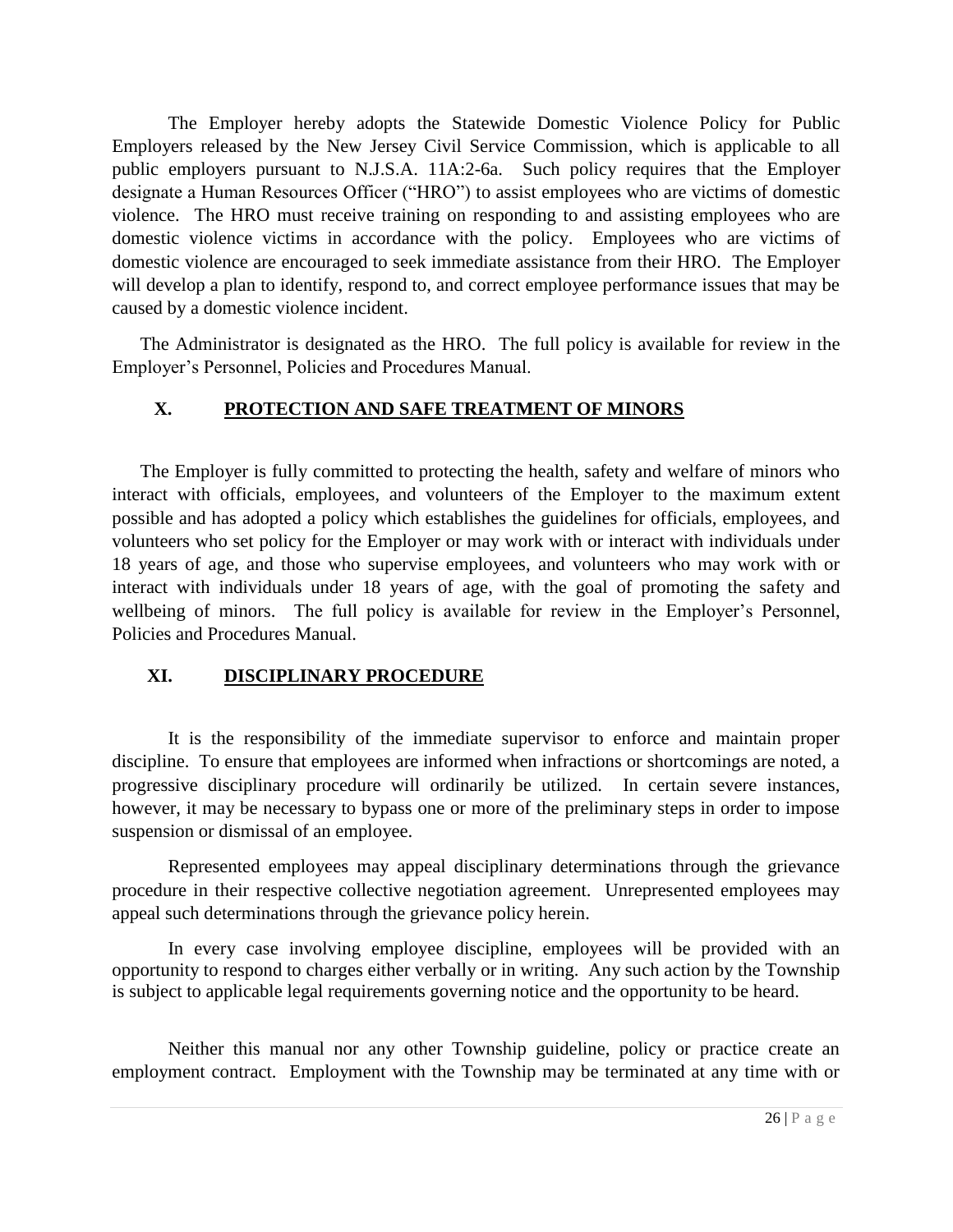without cause or reason by the employee or the Township, subject to rights and procedures under applicable law and/or collective bargaining agreements.

**Grounds for Disciplinary Action** – Many types of conduct may be grounds for disciplinary action, up to and including termination. They include, but are not limited to, the following:

- Incompetency, inefficiency or failure to perform duties;
- Insubordination;
- Inability to perform duties;
- Chronic or excessive absenteeism or lateness:
- Conviction of a crime:
- Conduct unbecoming a public employee;
- Neglect of duty;
- Misuse of public property, including motor vehicles;
- Discrimination that affects equal employment opportunity, including sexual harassment;
- Violation of federal regulations concerning drug and alcohol use by and testing of employees who perform functions related to the operation of commercial motor vehicles, and state and local policies issued thereunder;
- Falsification of public records, including attendance and other personnel records;
- Failure to report absence;
- Harassment of co-workers and/or volunteers and visitors:
- Theft or attempted theft of property belonging to the Employer, fellow employees, volunteers or visitors;
- Unauthorized absences and/or chronic or excessive absences;
- Fighting on Employer's property at any time;
- $\bullet$  Being under the influence of intoxicants (e.g., liquor) or illegal drugs (e.g., cocaine or marijuana) on Employer property and at any time during work hours;
- Failure to report to work on the day or days prior to or following a vacation,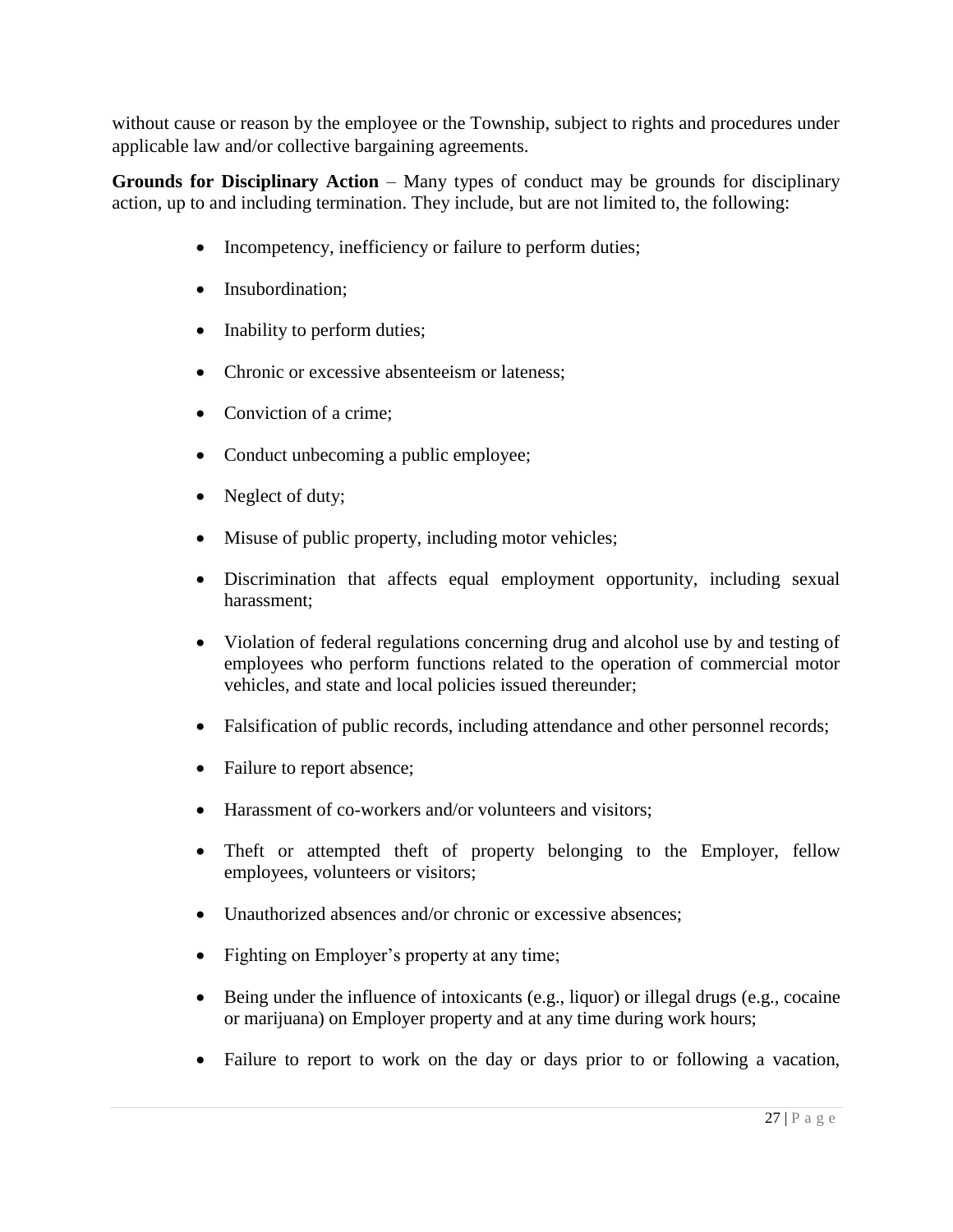holiday and/or leave, and/or any other unauthorized day of absence;

- Possession, sale, transfer or use of intoxicants or illegal drugs on Employer property and at any time during work hours;
- Entering the building without permission during non-scheduled work hours;
- Soliciting on Employer premises during work time. This includes but is not limited to distribution of literature or products or soliciting membership in fraternal, religious, social or political organizations, and for sales of products, such as those from Avon, Amway, etc.;
- Careless waste of materials or abuse of tools, equipment or supplies;
- Deliberate destruction or damage to Employer property or the property of other employees;
- Sleeping on the job;
- Carrying weapons of any kind on Employer premises and/or during work hours, unless carrying a weapon is a function of your job duties;
- Violation of established safety and fire regulations;
- Unauthorized absence from work area, and/or roaming or loitering on the premises, during scheduled work hours;
- Defacing walls, bulletin boards or any other property of the Employer or other employees;
- Unauthorized disclosure of confidential Employer information;
- Gambling on Employer premises;
- Horseplay, disorderly conduct and use of abusive and/or obscene language on Employer premises;
- Deliberate delay or restriction of your work effort, and/or incitement of others to delay or restrict their work effort;
- Conviction of a crime or disorderly persons offense;
- Violating any Employer rules, procedures, regulations or policies;
- Unauthorized use of computers, Internet, email, voicemail, telephone and cellular phone; and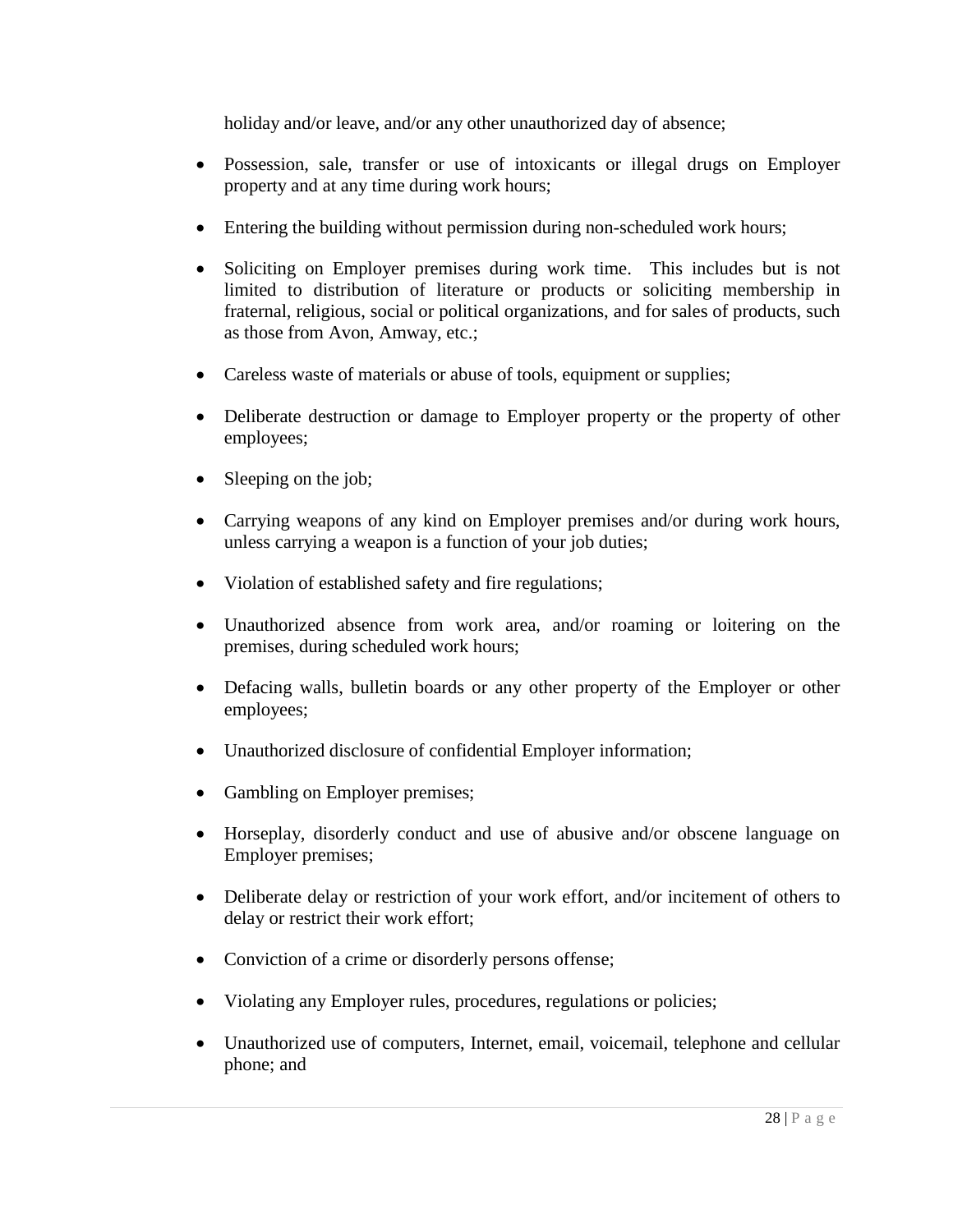• Other sufficient cause.

**Major disciplinary action includes termination, disciplinary demotion or suspension exceeding five working days. Minor discipline includes a formal, written reprimand or a suspension or fine of five working days or less. Employees who object to the terms or conditions of the discipline are entitled to a hearing under the applicable grievance procedure. In every case involving employee discipline, employees will be provided with an opportunity to respond to charges either verbally or in writing.** 

**Additionally, the Employer reserves the right to use any and all forms of discipline on a case-by-case basis and is not obligated to use progressive discipline. Employment with the Employer may be terminated at any time with or without cause or reason by the employee or Employer.**

## <span id="page-34-0"></span>**XII. GREIVANCE PROCEDURE**

An employee who wishes to initiate a grievance or complaint concerning wages, hours of work or other terms and conditions of employment, may do so pursuant to the terms of his/ her collective negotiations agreement.

A grievance is any formal dispute concerning the interpretation, application and enforcement of any personnel policy or procedure. A grievance submitted by a union employee will be addressed pursuant to grievance procedure set forth in the applicable bargaining unit agreement. A grievance from a non-union employee must be submitted within ten (10) working days after arising. Failure to report a grievance within such time period shall be deemed as a waiver of the grievance. In the event of a settlement or ruling that results in a determination of monetary liability, such liability shall not exceed more than thirty (30) working days prior to the date the grievance was first presented in writing.

• Step One: Any employee or group of employees with a grievance shall communicate their grievance to their supervisor or Department Head who will discuss the matter with the Administrator. The supervisor or Department Head will communicate the decision to the employee within five (5) working days.

• Step Two: If the employee is not satisfied with the decision, the employee must submit a written grievance to the Administrator detailing the facts and the relief requested. The decision in Step One will be deemed final if the employee fails to submit a written grievance within five (5) working days of the Step One decision. After consulting with the human resources official and/or counsel, as appropriate, the Administrator will render a written decision to the employee within five (5) working days after receipt of the written grievance.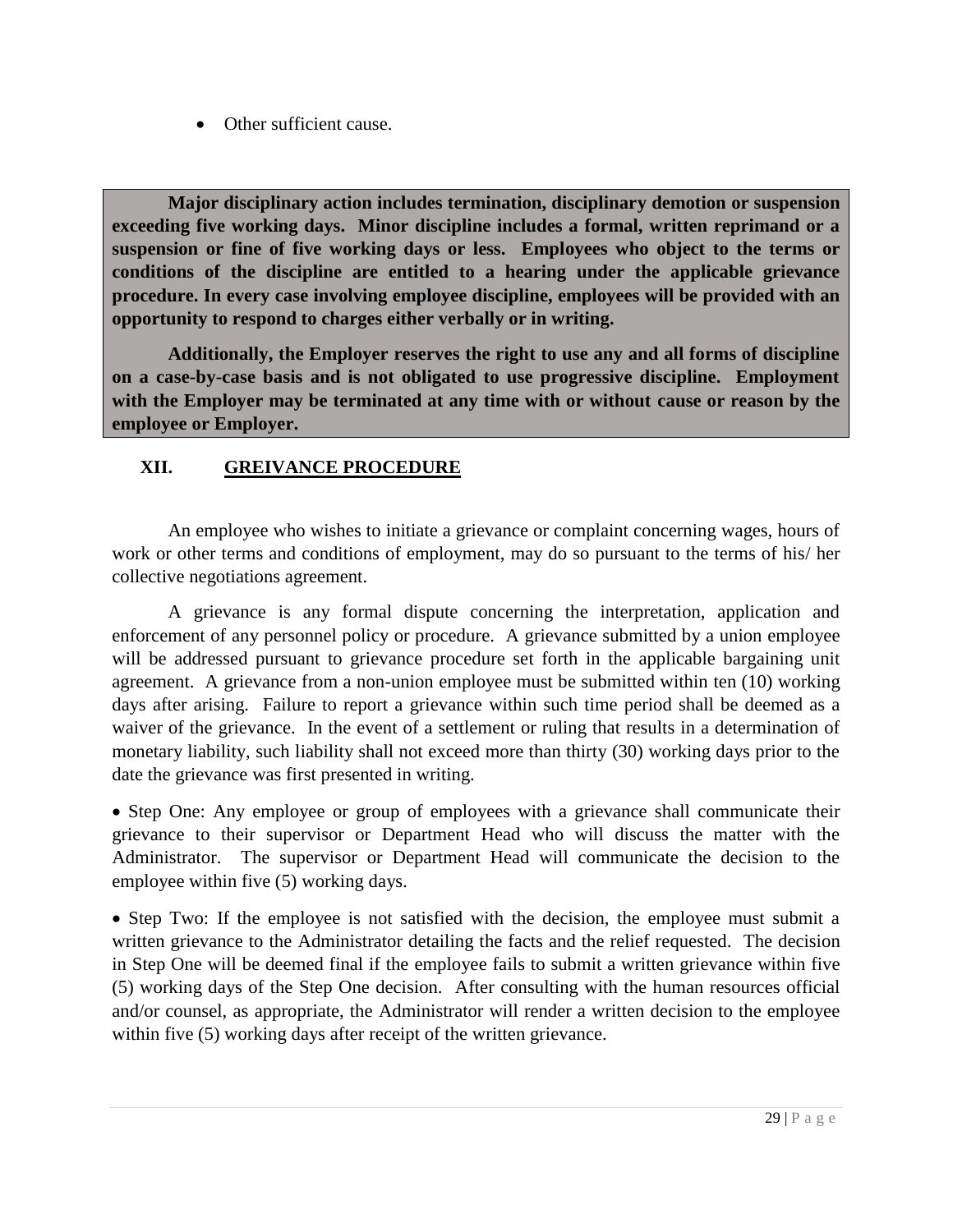Step Three: If no mutually satisfactory solution has been concluded after Steps One and Two above, the employee may appeal the grievance by presenting the written grievance to the Township Clerk, who shall then present same to the Mayor and Council for consideration at its next scheduled meeting. The Mayor and Council will then take action on the grievance within ten (10) days after said meeting. No grievance will be heard or considered by the Mayor and Council that has not first passed through the above described steps.